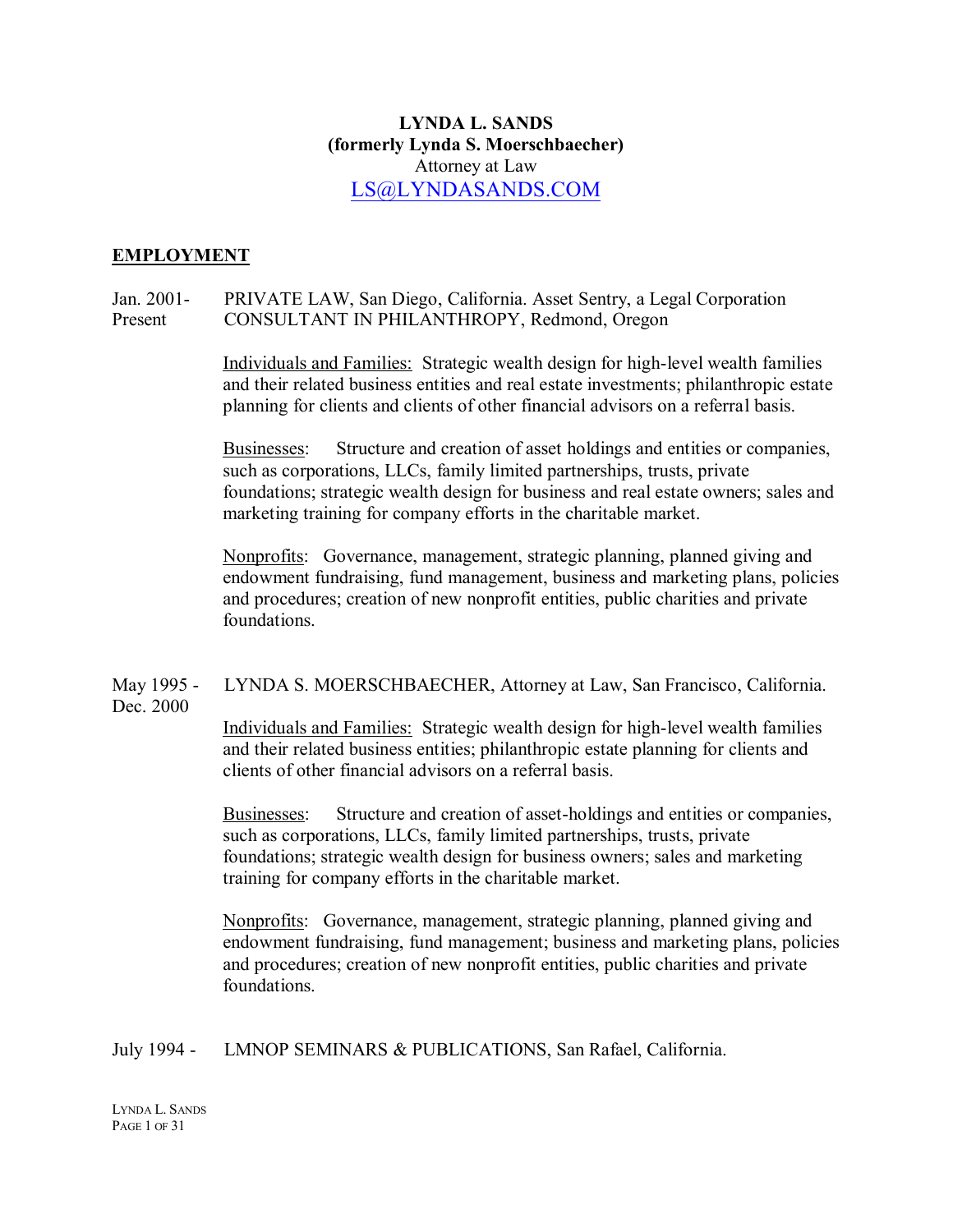| 2001                            | Owner. Offering seminars, books, audio & video and software.                                                                                                                                                                                                                   |
|---------------------------------|--------------------------------------------------------------------------------------------------------------------------------------------------------------------------------------------------------------------------------------------------------------------------------|
| Sept. 1991 -<br>April 1995      | MOERSCHBAECHER & DRYBURGH, San Francisco, California.<br>Law Practice emphasizing non-profit organizations, private foundations,<br>philanthropic estate planning, probate and closely-held businesses.                                                                        |
| California.<br>Sept.1991        | August 1990 - MOERSCHBAECHER, WAHRHAFTIG & DRYBURGH, San Francisco,                                                                                                                                                                                                            |
|                                 | Law Practice emphasizing non-profit organizations, private foundations, estate<br>planning, probate and closely-held businesses.                                                                                                                                               |
| May 1986 -<br>August 1990       | TRUCKER & MOERSCHBAECHER, San Francisco, California.<br>Law Practice emphasizing non-profit organizations, private foundations,<br>retirement plans, estate planning, employee benefits, ERISA, Taft-Hartley Trust<br>funds, and closely held businesses.                      |
| Aug. 1980 -<br>May 1986         | PRIVATE LAW AND CONSULTING PRACTICE, San Francisco, California.<br>Practice consisting of advising non-profits and small businesses, and estate<br>planning. OF COUNSEL to Niesar and Wickersham, 1985-1986.                                                                   |
| 1983 - 1998                     | FOUNDER, and CO-EDITOR, CHARITABLE GIFT PLANNING NEWS.<br>A monthly subscription newsletter of tax updates and planning articles relating to<br>charitable giving.                                                                                                             |
| 1983 - 1989                     | MANAGER, THE LANGENDORF FOUNDATION.<br>Contract management for a private foundation of \$10 million.                                                                                                                                                                           |
| Mar. 1982 -<br>Dec. 1982        | RESOURCE DEVELOPMENT COUNSEL, UNITED WAY OF THE BAY<br>AREA, San Francisco, California.<br>Created plan for Endowment/Planned Giving Program, and handled various<br>exempt organization legal matters.                                                                        |
| Aug. 1978 -<br><b>July 1980</b> | ASSISTANT GENERAL COUNSEL, YALE UNIVERSITY, New Haven,<br>Connecticut.<br>Responsible for gifts, trusts and estate legal matters, and funds administration,<br>investment and unrelated business income matters.                                                               |
| June 1976 -<br>August 1978      | TAX ATTORNEY, BANK OF AMERICA, San Francisco, California<br>Assignments in corporate tax at federal, state and local levels, as well as particular<br>assignments for the trust department, including charitable matters. First year as<br>Law Intern and Legislative Analyst. |
|                                 |                                                                                                                                                                                                                                                                                |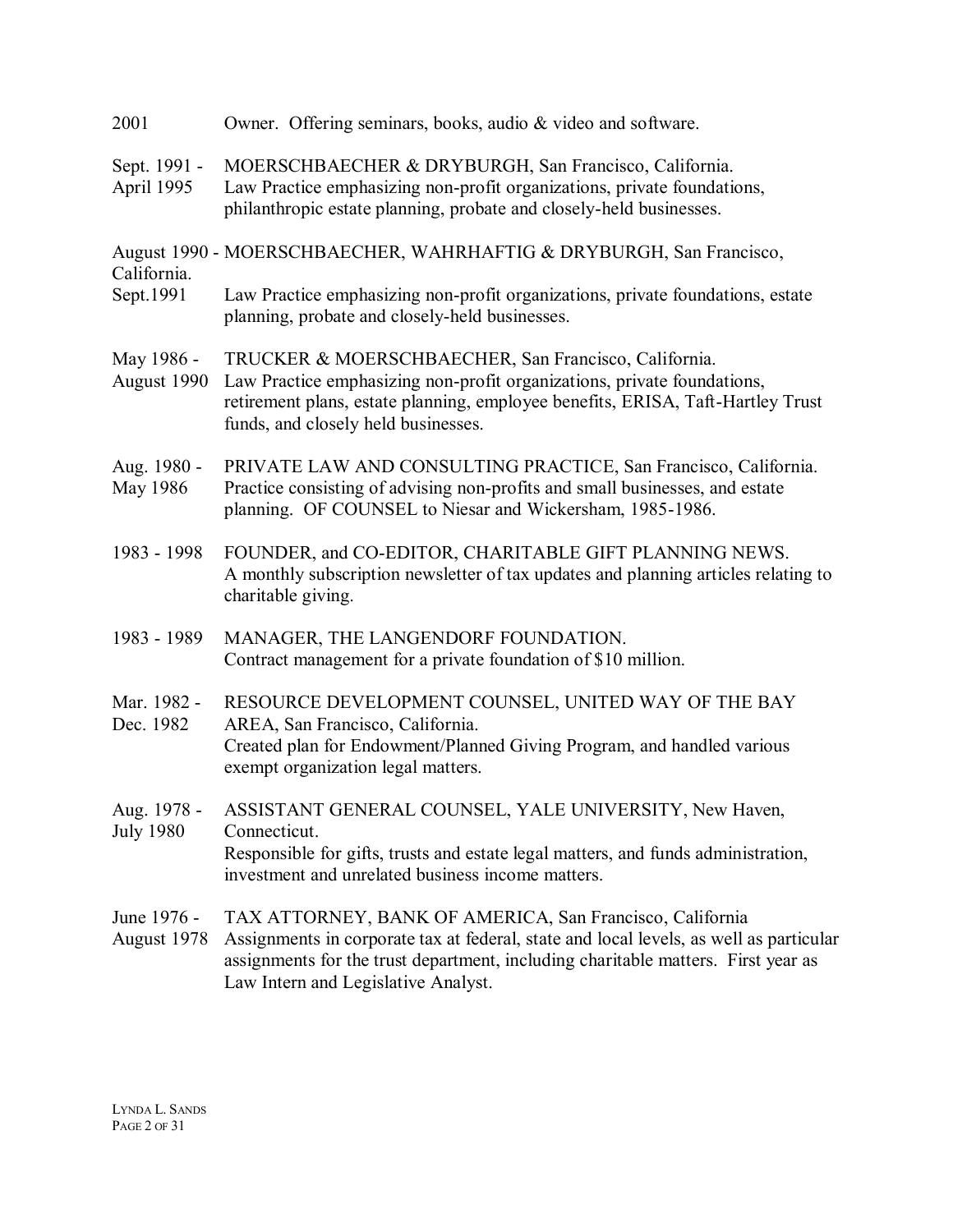# **TEACHING**

| 1987-1994    | PLAIN ENGLISH PLANNED GIVING, founder and presenter of a series of<br>training programs for planned giving officers, consultants and financial advisors<br>on the planned giving process (estate and trust gifts), donor consequences and<br>funds administration. Four three-day courses in a series. |
|--------------|--------------------------------------------------------------------------------------------------------------------------------------------------------------------------------------------------------------------------------------------------------------------------------------------------------|
| 1980-1985    | GOLDEN GATE UNIVERSITY, MASTERS IN TAX PROGRAM. Eleven<br>semesters of teaching Individual Taxation to lawyers and CPA's.                                                                                                                                                                              |
| 1984         | GOLDEN GATE UNIVERSITY, Exempt Organizations, L.L.M./M.S. Program.                                                                                                                                                                                                                                     |
| 1984         | ROBERT F. SHARPE AND CO., Planned Giving Training Seminars.                                                                                                                                                                                                                                            |
| 1982-1984    | THE FUND RAISING SCHOOL, Planned Giving. Co-author of curriculum on<br>Planned Giving.                                                                                                                                                                                                                 |
| 1981         | DOMINICAN COLLEGE, San Rafael, California. Estate Planning for<br>Paralegals. One semester.                                                                                                                                                                                                            |
| 1994-1996    | AMERICAN INSTITUTE FOR PHILANTHORPIC STUDIES<br>California State University, Long Beach Foundation<br>Creating and Managing a Planned Giving Program                                                                                                                                                   |
| 2014-2016    | AMERICAN INSTITUTE FOR PHILANTHORPIC STUDIES<br>California State University, Long Beach Foundation<br>Module 5, Charitable Remainder Trusts<br>Module 6, Managing and Operating a Planned Giving Program                                                                                               |
| 2001-current | PRIVATE COACHING/TRAINING on how to create and deliver dynamic public<br>speeches (100 page manual <i>Home Run Speaking</i> ); consulting for major and                                                                                                                                                |

# **EDUCATION**

net worth donors.

1977 GOLDEN GATE UNIVERSITY, San Francisco, California. J.D. and M.B.A. Taxation.

principal gifts with nonprofit clients, teaching how to approach and persuade high

1966 UNIVERSITY OF WISCONSIN, Madison, Wisconsin. B.A. with Honors.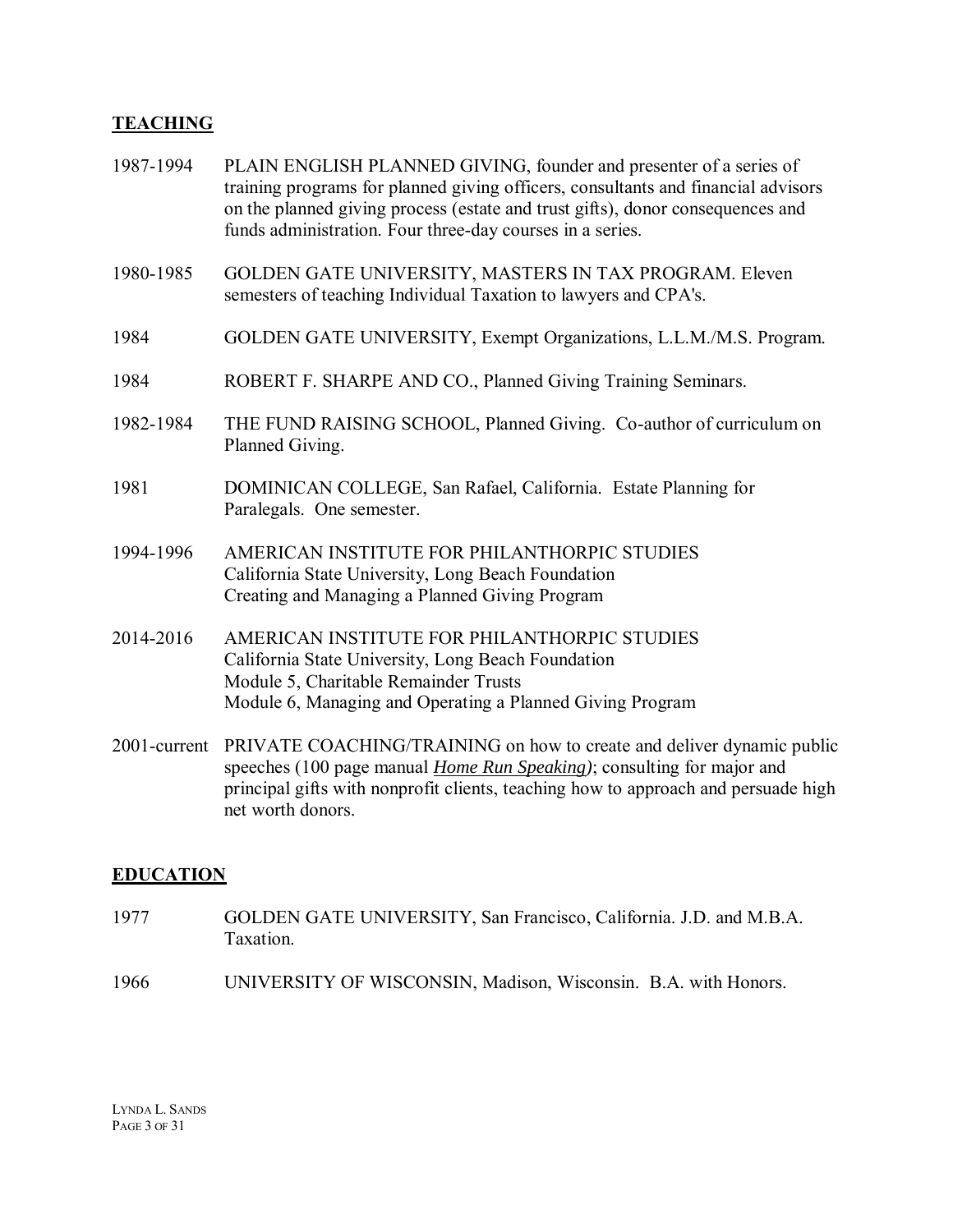# **PROFESSIONAL AFFILIATIONS**

AMERICAN BAR ASSOCIATION, Fund for Justice, Planned Giving Committee.

AMERICAN BAR ASSOCIATION, Tax Section, Exempt Organization Committee.

AMERICAN BAR ASSOCIATION, Real Property Probate and Trust Section

THE FUNDRAISING SCHOOL Board of Directors, San Rafael, California, Secretary/Treasurer - 1981-1986.

SAN FRANCISCO ESTATE PLANNING COUNCIL, BOARD OF DIRECTORS, Treasurer, 1986-1987; Secretary 1987-1988; Vice-President 1988-1989; President 1989-1990.

BAR ASSOCIATION OF SAN FRANCISCO, Probate and Trust Section, Chairman 1988-1989.

BOARD OF DIRECTORS, National Committee on Planned Giving, 1988-1989.

CALIFORNIA STATE BAR MEMBER.

NORTHERN CALIFORNIA PLANNED GIVING ROUNDTABLE, Board Member.

SAN FRANCISCO AREA WOMEN TAX LAWYERS, Founder and Past President.

PLANNED GIVING ROUNDTABLE OF SAN DIEGO

NATIONAL SPEAKERS ASSOCIATION

EAA AVIATION FOUNDATION, BOARD OF DIRECTORS, 1994 – 2004

EAA BOARD OF DIRECTORS, 2004-2006

EAA FINANCE AND AUDIT COMMITTEE 1994-2004

EXPERIMENTAL AIRCRAFT ASSOCIATION, Lifetime Member

WOMEN IN AVIATION INTERNATIONAL, Member and Endowment Committee, BOARD OF DIRECTORS 2004

WOMEN IN AVIATION SAN DIEGO CHAPTER, BOARD OF DIRECTORS, 2004

CITY COLLEGE OF SAN FRANCISCO FOUNDATION, BOARD OF DIRECTORS, 2003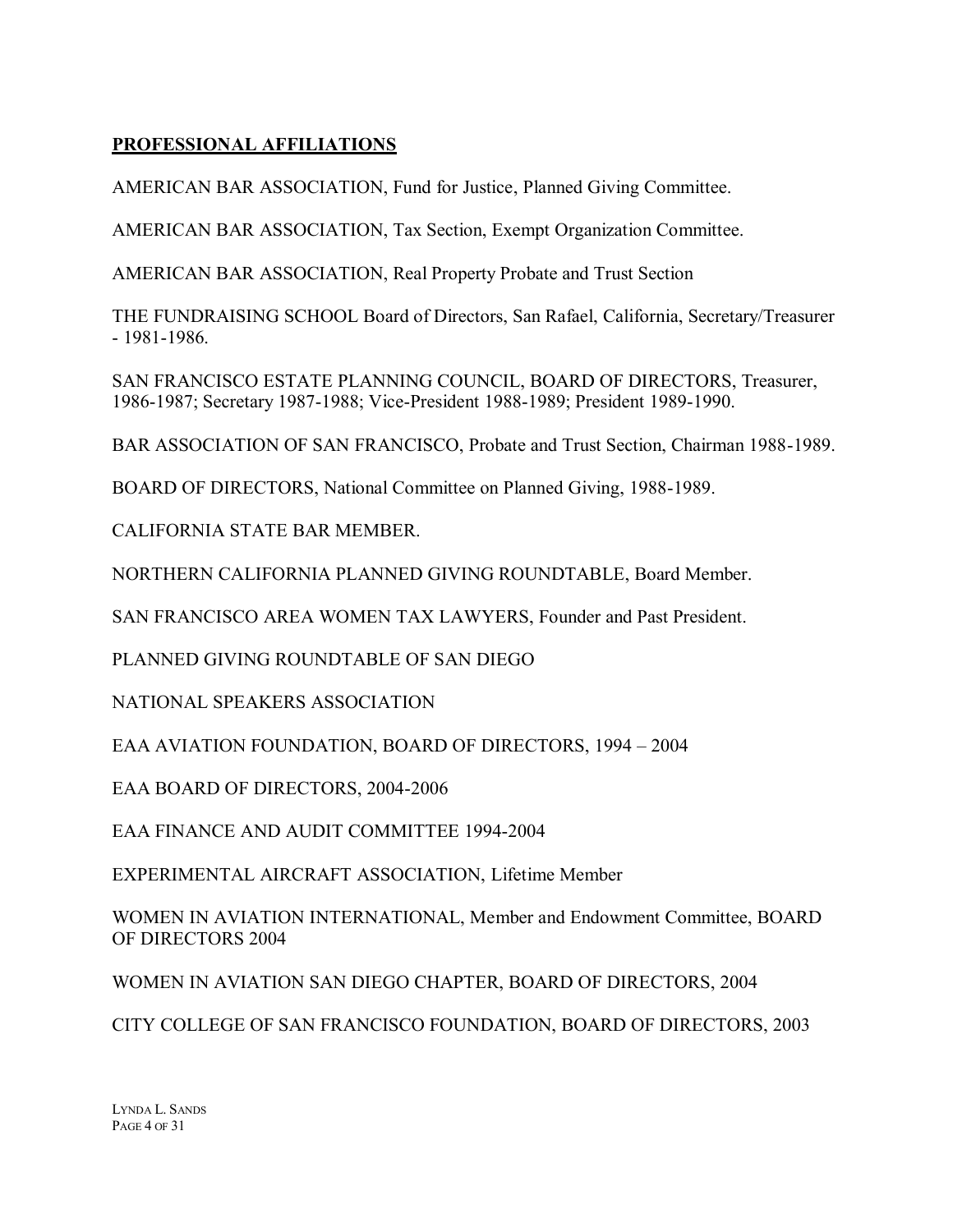DESIGN INNOVATION INSTITUTE, San Diego, CA, BOARD OF DIRECTORS, 2003-2006

SAN DIEGO AIR AND SPACE MUSEUM and FOUNDATION, San Diego, CA, BOARD OF DIRECTORS, 2004-2009, Foundation Board Chair, Museum Board Chair.

ASSET STREAM FOUNDATION, Chairwoman and CEO 2009-2014

# **PERSONAL AFFILIATIONS**

AIRCRAFT OWNERS AND PILOTS ASSOCIATION, Former Member

AMERICAN BONANZA SOCIETY, Past Member

EAA AVIATION FOUNDATION, BOARD OF DIRECTORS, 1994 – 2004

EAA BOARD OF DIRECTORS, 2004 -2009

EAA FINANCE AND AUDIT COMMITTEE 1998-2009

EXPERIMENTAL AIRCRAFT ASSOCIATION, Member

WOMEN IN AVIATION INTERNATIONAL, Member and Endowment Committee, BOARD OF DIRECTORS 2004-2010

WOMEN IN AVIATION SAN DIEGO CHAPTER, BOARD OF DIRECTORS, 2004- 2006

DESIGN INNOVATION INSTITUTE, San Diego, CA, BOARD OF DIRECTORS, 2003-2006

SAN DIEGO INVESTMENT CLUB-FIBI, Member 2011-2016

SAN DIEGO CREATIVE INVESTORS ASSOCIATION, Member 2009-2015

INVEST CLUB FOR WOMEN, Member 2011

# **BOOKS, TAPES, SOFTWARE PUBLISHED**

My Pink Money -8-session teleconference and CDs (helping women of all ages create wealth—not manage wealth—but make wealth happen in their lives)

LYNDA L. SANDS PAGE 5 OF 31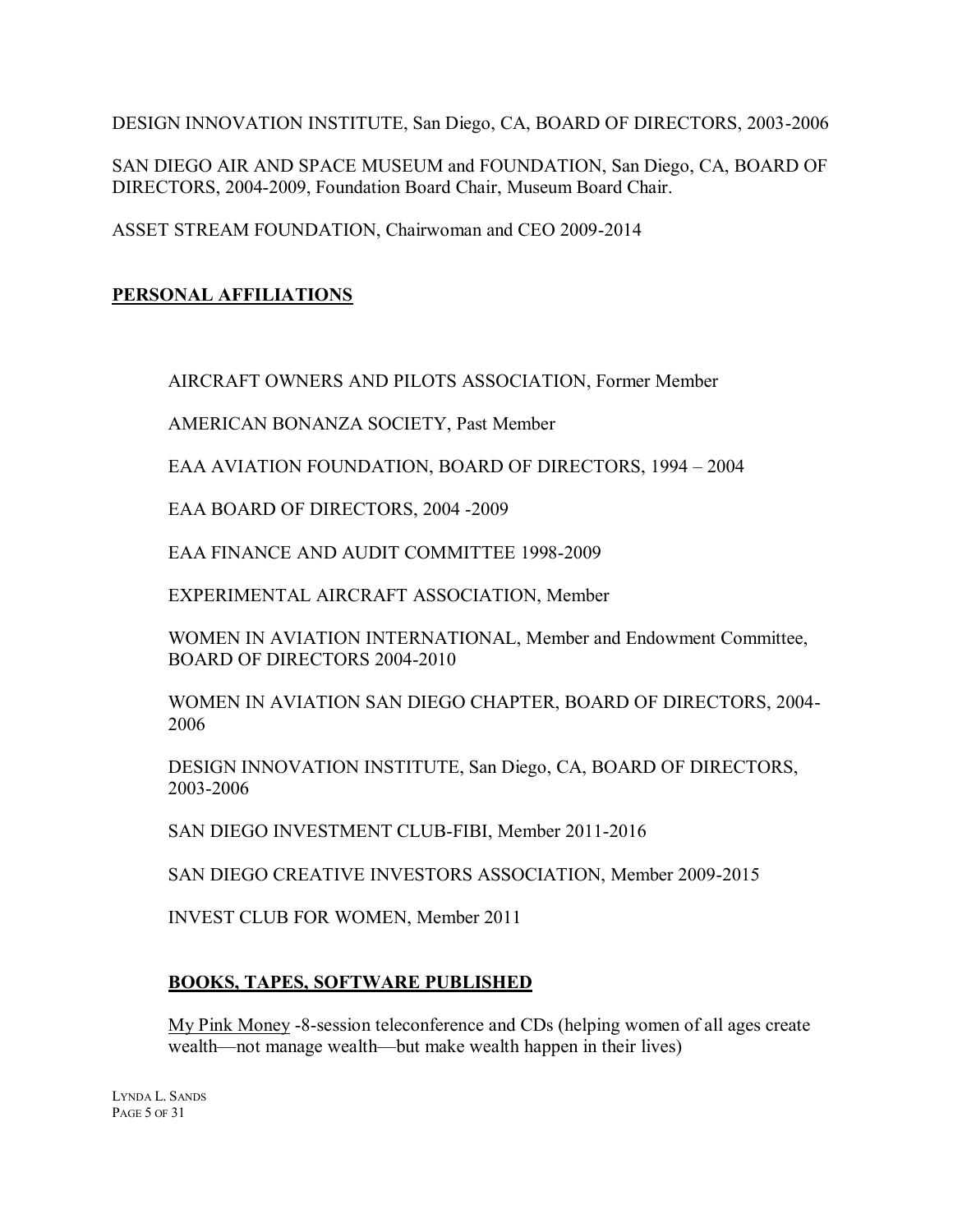Start At Square One (establishing a planned giving program)—Published by Precept Press, Chicago, IL

Marketing Magic for Major and Planned Gifts (audio tapes and workbook)

Gift Vehicles and Assets

Tax Structuring for Donors

Tiers or Tears (video tape on charitable trust administration)

After The Gift Is Closed (Funds administration)

Build Your Endowment Right From The Start —Published by Precept Press, Chicago, IL

*Docs In A Box, Trust Assembly and Research Software*

*So To Speak* (pilot – controller audio tape instruction, set of four tapes)

Mad Dog Driving (collection of poetry, self-published)

HomeRun Speaking (training manual for aspiring speakers)

Blueprint for Planned Giving Success: Four EBook series

The Charitable Remainder Trust: Mystery or Mastery

# **ARTICLES PUBLISHED**

"Gifts of Limited Partnership Interests to Charity", Moerschbaecher and Tidd, Charitable Giving and Solicitation (Prentice-Hall, 1981).

"Community Property Considerations", Charitable Giving and Solicitation (Prentice-Hall, 1981).

"Charitable Gift Annuities, a Flexible Gift Vehicle", Estates, Gifts and Trusts Journal, March 1981.

"The Marriage Penalty and the Divorce Bonus", Review of Taxation of Individuals (Warren, Gorham, Lamont), Spring 1981.

"Individual Filing: A Marriage Penalty Solution?", Tax Notes, March 2, 1981.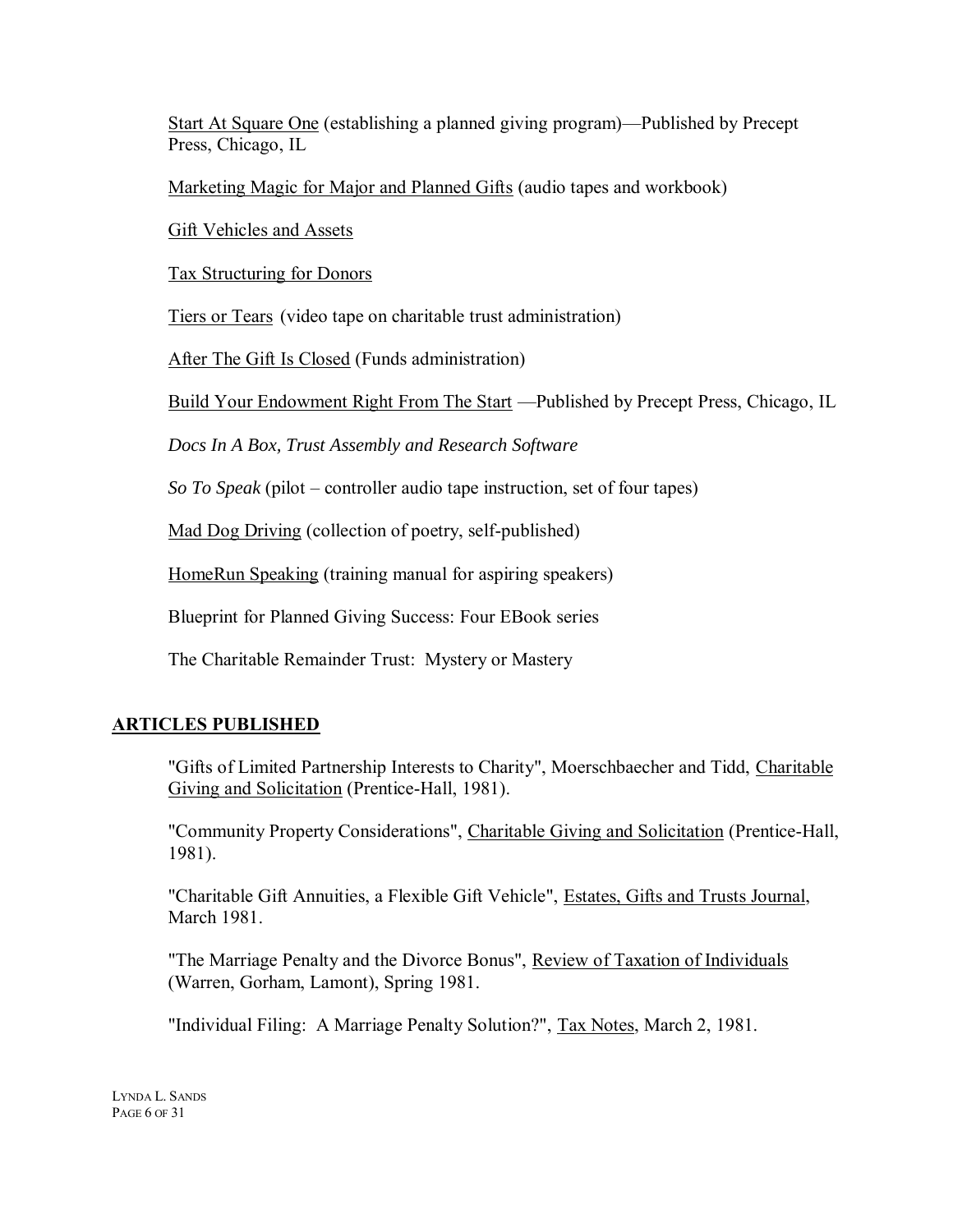"Modern Marital/Charitable Estate Planning", 61 TAXES 3 (Jan. 1983).

"Integrating Planned Giving into the Overall Fund Raising Program", Trusts and Estates, October 1983.

"Long-Awaited Changes in Valuation Tables Cause Doubt-Uncertainty in Tax Planning", Moerschbaecher and Moerschbaecher, Tax Section News, Winter 1984 (Publication of State Bar of California Tax Section).

"Substantiation of Charitable Deductions: New Appraisal Regulations", Estates, Gifts and Trusts Journal, May-June 1985.

"The New Planned Giving Landscape", CASE Currents, June 1987.

"Gifts with Strings Attached", The Monthly Digest of Tax Articles, June 1987.

"Ethics in Planned Giving", Fund Raising Management, February 1988.

"Planned Caring: Planned Giving of Tomorrow", Fund Raising Management, March 1989.

"The Planned Advantage", Foundation News, Vol. 31, Number 1, January/February 1990.

"Life Income Vehicles--Contributing the Income Interest", The Monthly Digest of Tax Articles, April, 1991.

"When is a Gift Made?", Moerschbaecher & McCoy, The Monthly Digest of Tax Articles, August 1991.

"Planned Giving" (Chapter), Nonprofit Organization Policies and Procedures Handbook, John Wiley & Sons, Publisher.

"Charitable Remainder Trusts" (Chapter), "Charitable Lead Trusts" (Chapter), "Charitable Bequests" (Chapter), Matthew Bender California Wills and Trusts, Publisher.

"Conservation Easements: Storm Clouds Brewing?", Moerschbaecher, McCoy and Simmons, The Monthly Digest of Tax Articles, April 1993.

"Avoiding Prearranged Sales in Planned Giving Through Charitable Remainder Trusts", Journal of Taxation of Exempt Organizations, November/December 1994.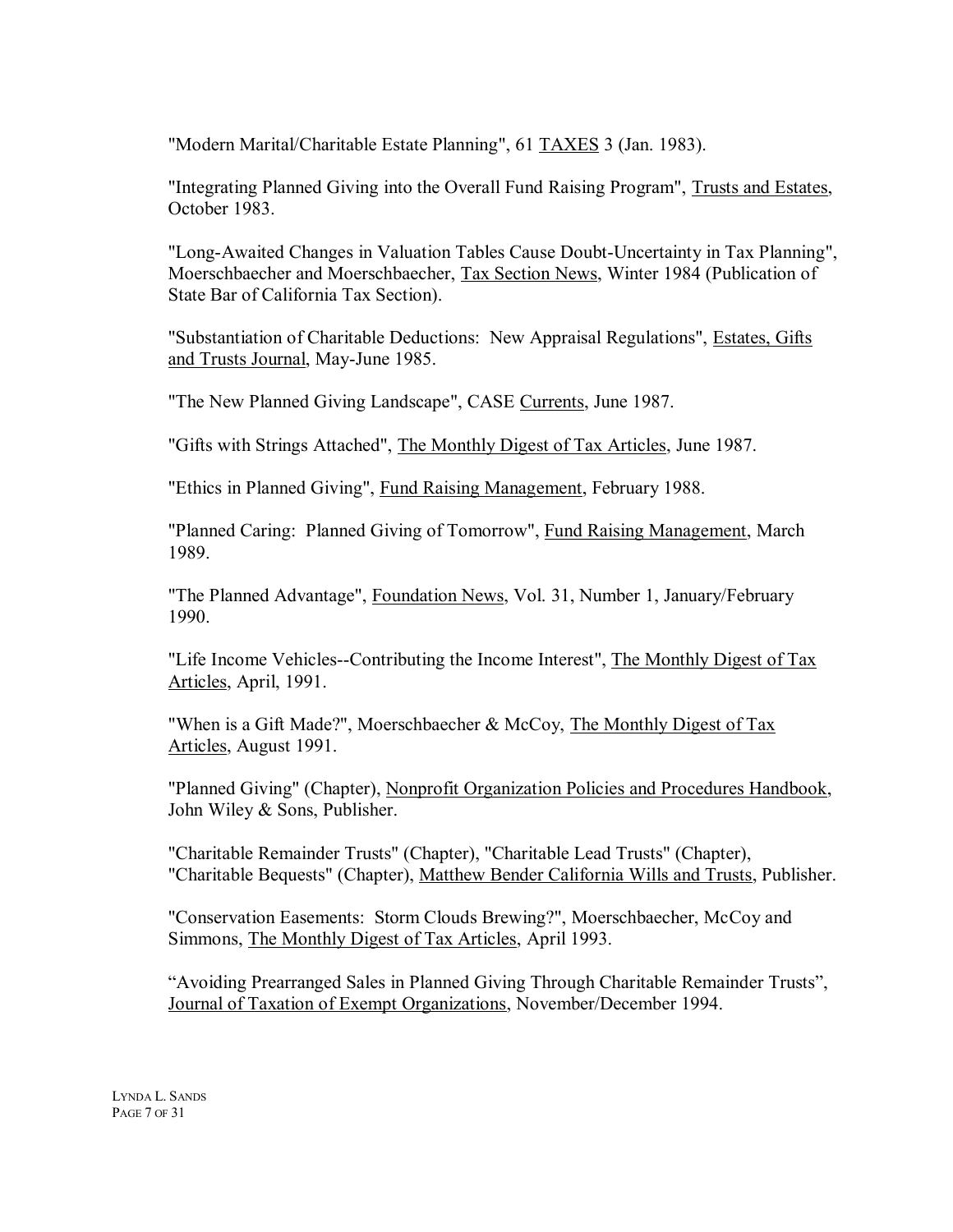"Gift of CRT Income Interest: Gift Tax Trap Possible", The Monthly Digest of Tax Articles, 1995.

"The 1996 Tax Law Changes", The Monthly Digest of Tax Articles, September 1997.

"Marketing Strategies to Real Estate Owners, Developers and Investors", The Journal of Gift Planning, October 1997.

Charitable Remainder Trusts (Chapter), Drafting California Irrevocable Trusts, Third Edition, Continuing Education of the Bar, 1997.

# **PERSONAL HOBBIES**

Writings:

*Mad Dog Driving*, a collection of poems, stories and ditties

*I Love Quick Dinners*, a book providing a system of cooking delicious meals without laboring over recipes, in process, to be accompanied by short videos

*A Tale for Betty*, a short children's tale about a tail-less cat finding a home

*It's About Time,* a children's gift book on the uses of the word time in many contexts with wildly different meanings in English, in process, looking for an illustrator

Sharing time with my dog playing ball, caring for my old cat

Flying with my husband, myself a lapsed private pilot

Taking as many courses from The Great Courses as time will permit

Continuing [www.lyndasands.com](http://www.lyndasands.com/)

#### **SPEECHES**

ACCOUNTING FIRMS ASSOCIATED, INC. 1999 - Charitable Remainder & Lead Trusts

AHP DISTRICT X AND XI 1992 - Charitable Remainder Trusts

LYNDA L. SANDS PAGE 8 OF 31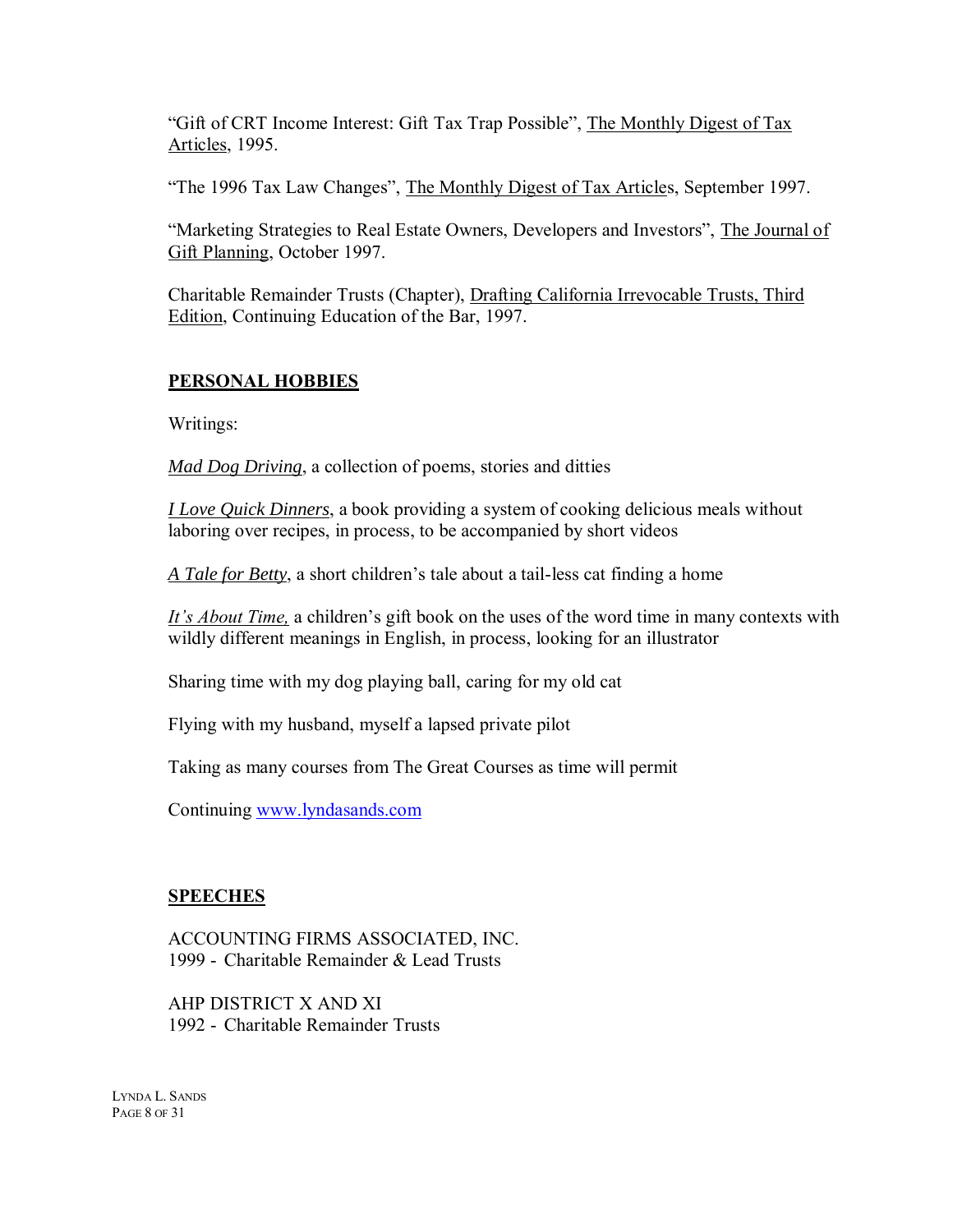#### ALAMEDA ESTATE PLANNING COUNCIL 1999 - Who Uses CRTs and Why

#### ALBERTSON COLLEGE OF IDAHO

1998 - Planned Giving for the Financial Professional

2002 – Updates in Charitable Tax Planning

#### ALLIED JEWISH FOUNDATION

1999 - Fund-Raising Techniques Solicitation Training Planned Giving Training

ALTA BATES HOSPITAL

1994 - Administrative Issues

AMERICAN ASSOCIATION OF MUSEUMS 1987 - The New Tax Legislation: Its Impact and the Museum's Response

AMERICAN BAR ASSOCIATION 1990 - Planning and Drafting Charitable Remainder Trusts

AMERICAN BAPTIST HOMES OF THE WEST 1992 - Financing Your Retirement: Making an Informed Decision

AMERICAN COUNCIL ON GIFT ANNUITIES 1995 - Management of Real Estate Gifts

AMERICAN EXPRESS FINANCIAL ADVISORS 2000 - Seven Secrets of Developing an Estate Plan

AMERICAN HEALTH CARE RESEARCH ASSOCIATION 2002 – Developing a Trusts and Estates Gift Program

AMERICAN INSTITUTE FOR PHILANTHROPIC STUDIES 1995 - Administration and Operation of Planned Gift Programs (course)

AMERICAN LUNG ASSOCIATION OF CALIFORNIA 1984 - Developing Major Gifts Through Planned Giving

AMERICAN PHYSICAL THERAPISTS ASSOCIATION 1981 - Financial Planning

LYNDA L. SANDS PAGE 9 OF 31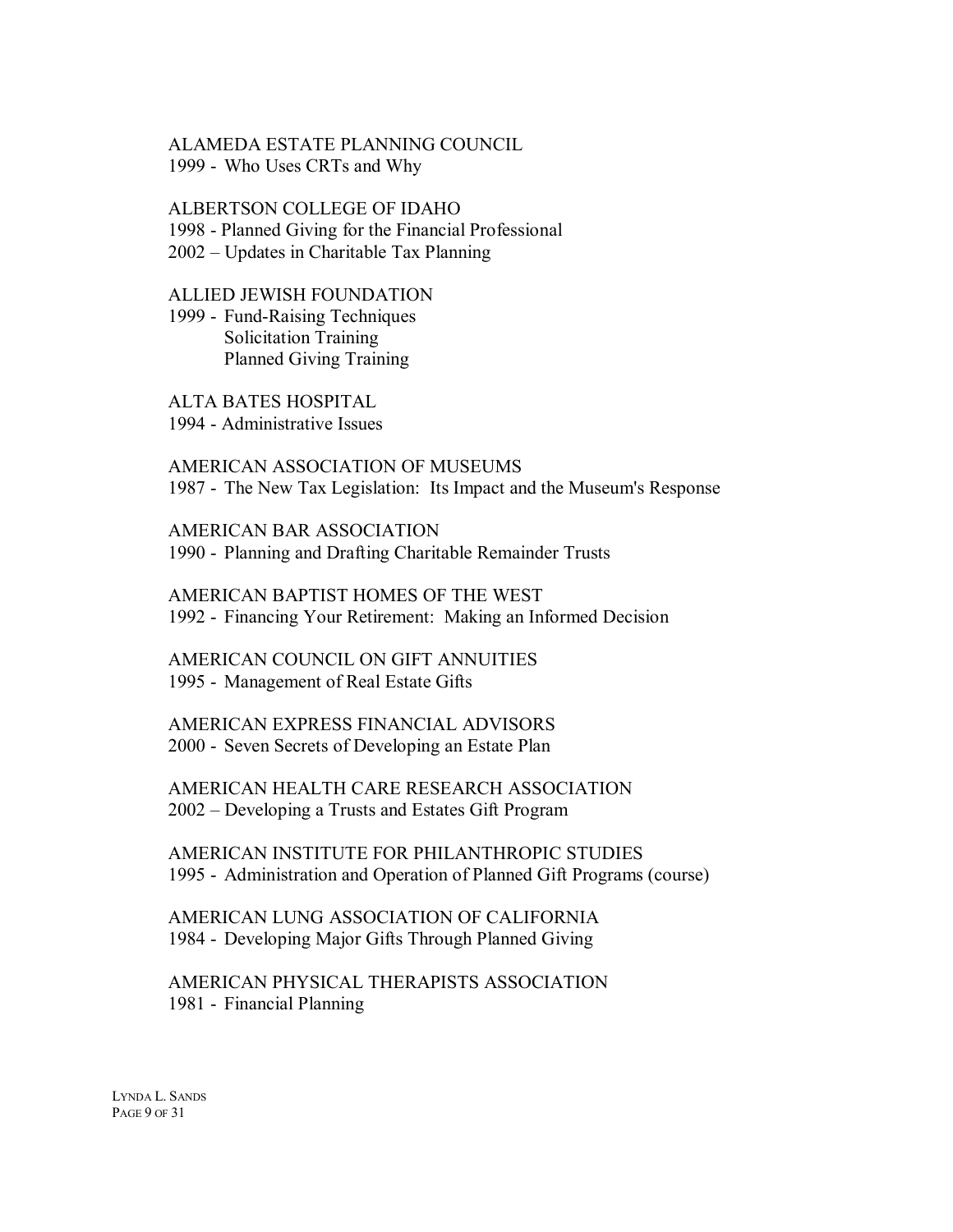#### ARKANSAS FEDERAL TAX INSTITUTE

1985 - Income & Estate Tax Consequences of Split-Interest Trusts and Other Charitable Giving Devices

#### AOPA AIR SAFETY FOUNDATION

- 1991 Keep It To Yourself: Estate Planning Secrets of the Wealthy
- 1992 Keep It To Yourself: Estate Planning Secrets of the Wealthy

#### ARIZONA PLANNED GIVING ROUNDTABLE

1995 - Charitable Estate Planning: Just in Case(s)

#### ARKANSAS CHILDREN'S HOSPITAL

- 1990 Presentation to Professional Advisory Counsel
- 1990 Estate Planning Seminar
- 1995 Are CRT's Hazardous to Your Health?
- 1995 Are You Dying to Make the Government Rich? Don=t!

#### ASSOCIATION OF BAPTIST FOUNDATION EXECUTIVES

- 1986 Using Computers in Planned Giving (Lecture and demonstration session)
- 1988 Gift Vehicles for Major Gift/Planned Giving

#### ASSOCIATION OF DIRECTORY PUBLISHERS

1999 - Developing Magic Marketing Muscle

#### ASSOCIATION OF FUNDRAISING PROFESSIONALS

- 2001 Building an Endowment
- 2004 Elastic Planning

#### ASSOCIATION OF HOSPITAL PHILANTHROPY

- 1991 Establishing and Managing a Planned Giving Program
- 1991 Introduction to Planned Giving

#### ASSOCIATION OF LUTHERAN DEVELOPMENT EXECUTIVES (ALDE)

- 1991 Advanced Management Systems for the Planned Giving Officer
- 1991 The Law and Charitable Estate Planning
- 1993 Spinning Straw into Gold Potential for Planned Giving
- 1995 Taxes in Perspective,
- 1995 The Big \$10 Trillion Wealth Shift,
- 1995 Marketing for Major Gifts

# ASSOCIATION FOR HEALTHCARE PHILANTHROPY

1995 - Introduction to Planned Giving

LYNDA L. SANDS PAGE 10 OF 31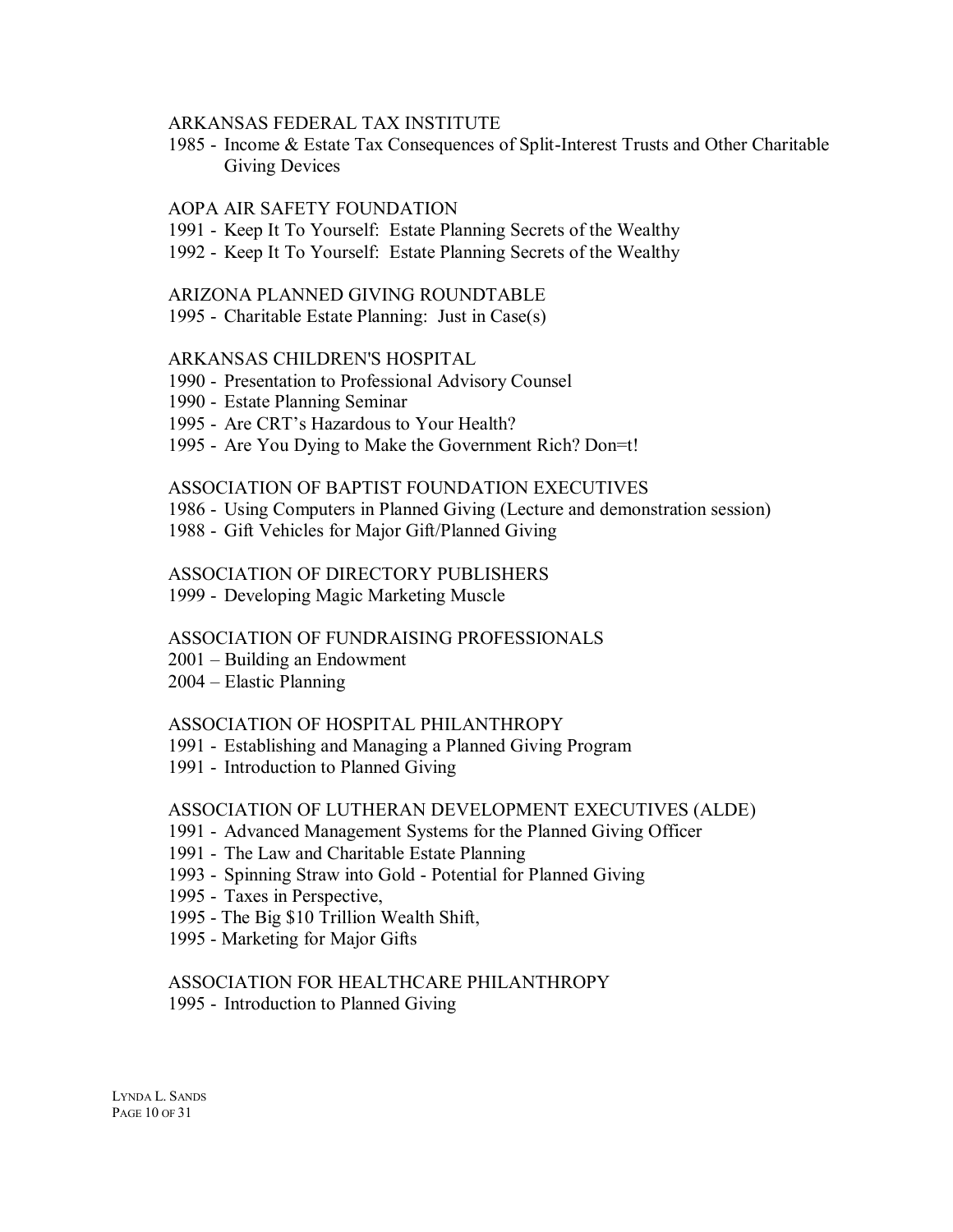# BANK OF AMERICA DEFERRED GIVING SEMINAR

1982 - Current Updates

#### BANCCORP SYSTEMS/TRUST PROCESSOR USERS GROUP

#### 1991 - When Things Go Wrong

- 1993 Bring Trust Fund Management In House
- 1995 After the Gift is Closed: Charitable Trust Administration

#### BAPTIST FOUNDATION OF ARIZONA

1993 - After the Gift is Closed

#### BAPTIST MEDICAL CENTER FOUNDATION

- 1991 Assisting Clients in Enhancing or Increasing Their Estates.
- 1991 Estate Planning: Planning for the Doctor
- 1992 Maximizing Your Estate Through Planning
- 1992 Assisting Clients in Enhancing or Increasing Their Estates

#### BELVEDERE TIBURON LIBRARY

1995 - The Nuts and Bolts of Making Charitable Gifts and Creating Charitable Remainder Trusts

#### BOCA RATON HOSPITAL FOUNDATION

- 1990 Retirement Planning & Charitable Giving
- 1991 Hot Topics
- 1991 Charitable Gift Vehicles
- 1991 Retirement Planning & Charitable Giving
- 1992 Funny Assets, Funnier Attitudes
- 1992 Alternatives to Traditional Estate Planning
- 1992 Putting It All Together: Managing the Gift Process
- 1993 Estate Matters: Take Control of Your Planning
- 1994 Financial Feminism

#### BROWARD COUNTY PLANNED GIVING COUNCIL

- 1992 Real Property Divided This Way and That
- 1992 Creative Estate and Gift Planning Ideas: Case Studies in Planned Giving
- 1992 Estate Planning and Charitable Giving Techniques Case Studies
- 1993 Plain English Planned Giving Working Effectively with Donors

#### CALCPA

2015 – North County Study Group, CRTs

LYNDA L. SANDS PAGE 11 OF 31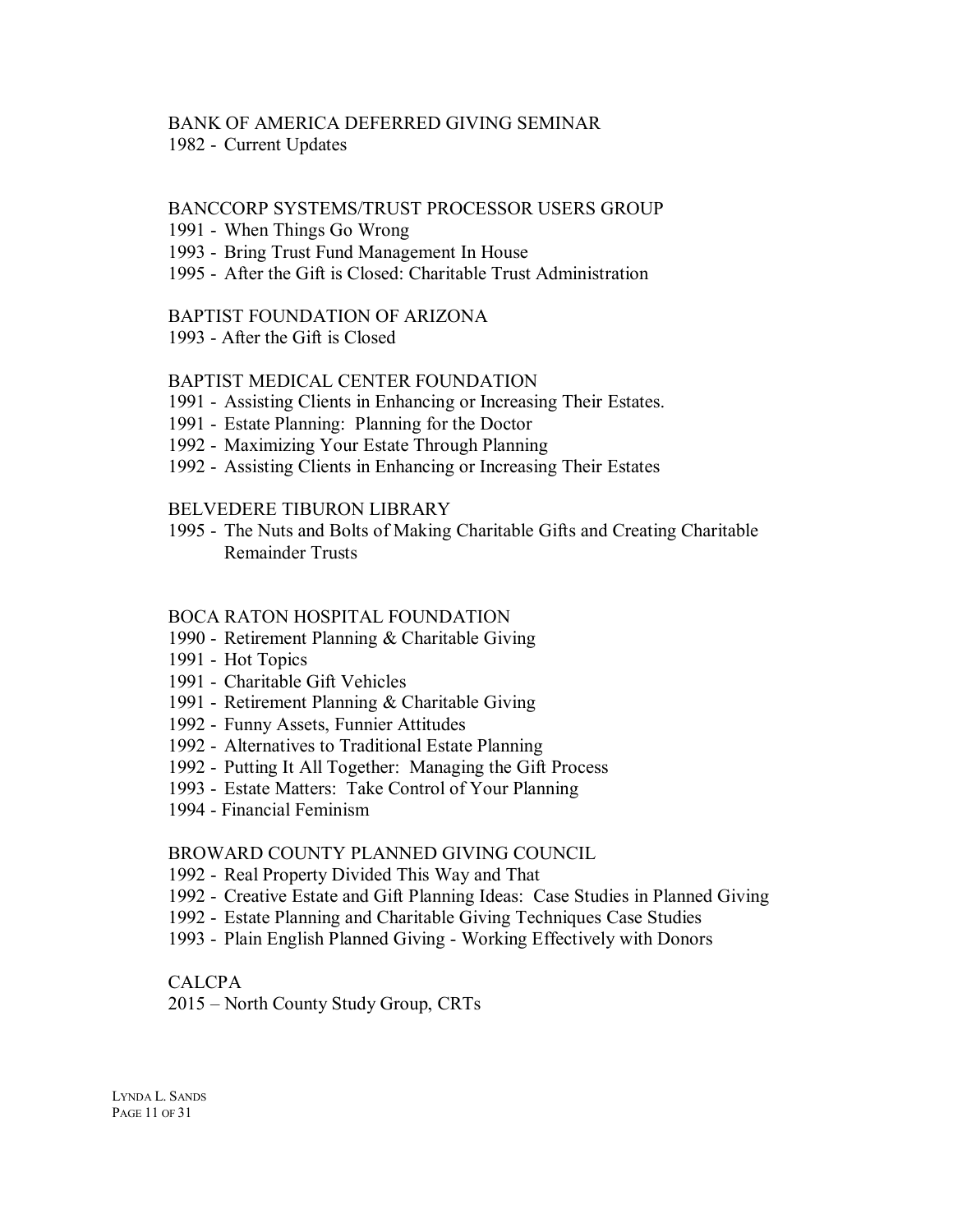#### CALGARY ASSOCIATION OF GIFT PLANNERS 1999 - Starting At Square One

CALIFORNIA COMMUNITY COLLEGES FOUNDATION 2001 - Developing Policies and Procedures for Trusts and Estates Gifts

CALIFORNIA PACIFIC MEDICAL CENTER FOUNDATION 1993 - Dynamics for Success

#### CALIFORNIA REGIONAL PLANNED GIVING CONFERENCE 1992 - Tax Tales That Wag the Dog

#### CALIFORNIA STATE UNIVERSITY, CHICO

- 1985 Charitable Planning for the Financial Professional
- 1987 Charitable Gift and Estate Planning After the Tax Reform Act of 1986
- 1989 Professionals' Seminar, co-sponsored by Enloe Hospital
- 1994 Administrative Issues
- 2002 Charitable Giving for the Financial Advisor

# CALIFORNIA STATE UNIVERSITYFOUNDATION, LONG BEACH

- AMERICAN INSTITUTE FOR PHILANTHROPIC STUDIES
- 2014-2019 Charitable Remainder Trusts
- 2014-2018 Operation and Administration of Planned Giving Programs

# CASE - ADVANCED PLANNED GIVING

- 1987 Retirement Planning with Charitable Trusts
- 1989 Marketing for Planned Giving
- 1990 Business Office/Planned Gift Office Relationship
- 1993 Use of Charitable Vehicles in the Sophisticated Estate Plan: A Look at a \$20 Million Estate from the Inside

#### CASE - DISTRICTS I AND II

- 1988 3 sessions of Basics of Planned Giving
- CASE DISTRICT VII
- 1987 Tax Reform and Charitable Giving
- 1990 Business Office/Planned Gift Office Relationship
- 1994 Use of Charitable Vehicles in Sophisticated Estate Planning: A Look at the \$20 Million Estate from the Inside

#### CASE - SENIOR ADVANCEMENT OFFICERS' WORKSHOP

1985 - Planned Giving Issues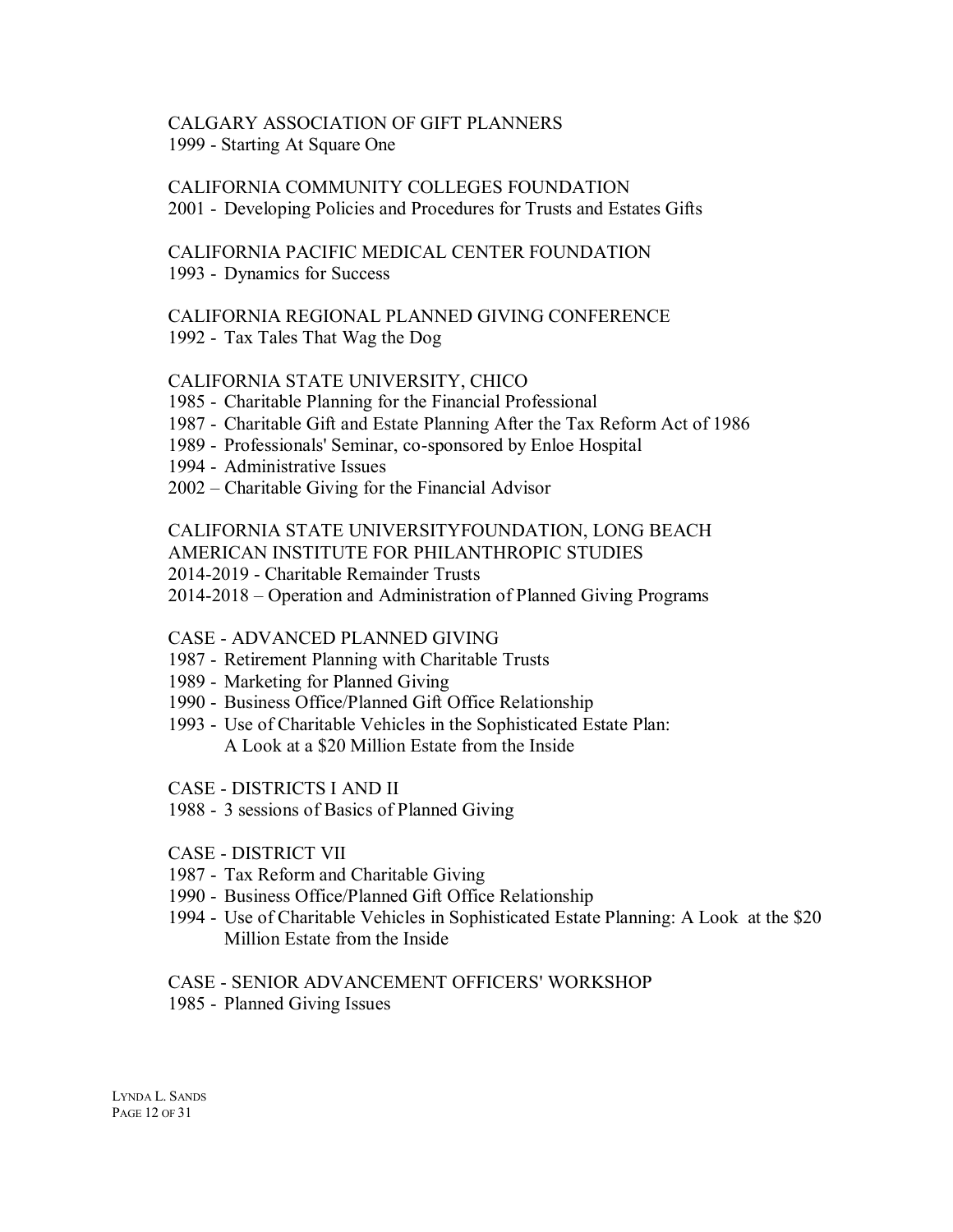CASE - NAIS

1989 - Establishing and Marketing a Planned Giving Program

# CASTLE MEDICAL CENTER

- 1993 Advanced Case Studies and Charitable Planning
- 1993 Real Estate & Stockbroker Charitable Giving Seminar
- 1998 Advanced Trust Planning Lecture/Advanced Case Studies
- 1998 Estate Planning Specialists Seminar

# CENTRAL ARIZONA ESTATE PLANNING COUNCIL

1994 - The Big Ten Charitable Plans

CENTRAL COAST PLANNED GIVING COUNCIL 1998 - What is the Role of the NIMCRUT Now That We have the FLIP?

CENTRAL KANSAS PLANNED GIVING ROUNDTABLE 1995 - Marketing Planned Gifts, The Big Ten Charitable Plans

CHARITABLE PLANNING CORP/PRUDENTIAL 1989 - One day Professionals' Training

CHICAGO PLANNED GIVING FORUM

1984 - Staying a Step Ahead of Your Donor

1994 - Marketing Planned Gifts to Baby Boomers

1994 - Charitable Instruments and Retirement Planning

CITY OF HOPE

1992 - Design Techniques for Charitable Remainder Trusts

1998 - Achieving Optimal Family & Tax Results Through CRTs & Private Foundations

COACHELLA VALLEY REAL ESTATE INVESTORS ASSOCIATION 2015 – Everything You Need to Know About Trusts Your Mother Already Taught You

COLLEGE OF FINANCIAL PLANNING 1994 - Charitable Planning Tools for All Sizes of Estates

COLLEGE OF SOUTHERN IDAHO 1999 - Supercharging The Estate Planning Process

COLLEGE OF ST. THOMAS 1987 - Basic Special Gifts and Bequests Seminar

#### COMMITTEE ON GIFT ANNUITIES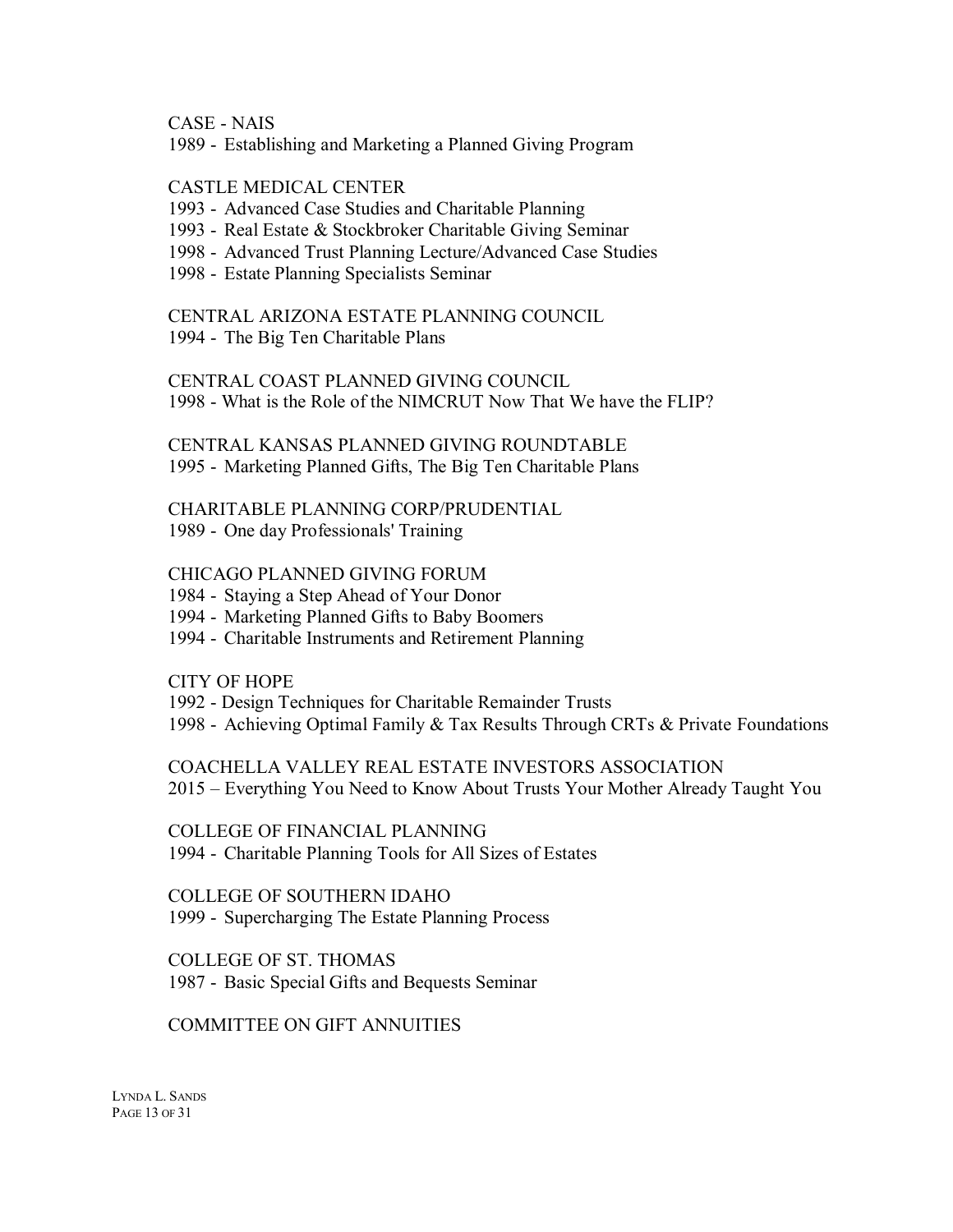- 1986 Retirement Planning with Gift Vehicles
- 1989 Retirement Planning with Gift Vehicles
- 1991 Advanced Pooled Income Fund Issues Case Studies

#### COMMUNITY FOUNDATION OF GREATER GREENSBORO

- 1999 Start At Square One
- 1999 Advanced Cases In Planned Giving; Ethical and Technical Issues In Philanthropy

#### CONTINUING EDUCATION OF THE BAR (CEB)

- 1982 Estate Planning for Owners of Closely Held Businesses
- 1984 Estate Planning and Charitable Giving (3 cities)
- 1990 Advising California Nonprofits

#### COOK - FORT WORTH CHILDREN'S MEDICAL CENTER and FORT WORTH BUSINESS AND ESTATE COUNCIL

- 1992 Charitable Remainder Trusts: Current and Recurrent Issues
- 1992 Use of Charitable Remainder Unitrusts, Charitable Remainder Annuity Trusts and Pooled Income Funds in Estate Planning

#### CORNERSTONE HERITAGE GROUP

2012 – Protecting Your Assets

#### COUNCIL ON FOUNDATIONS/TRUST SERVICES OF AMERICA/NORTHERN CALIFORNIA GRANT-MAKERS

1988 - Forming a Foundation - Private and Charitable

#### COUNCIL ON FOUNDATIONS

- 1989 Community Foundations National Conference, Establishing and Managing a Planned Giving Program
- 1990 Plain English Planned Giving

#### COUNCIL ON JEWISH FOUNDATIONS

1987 - Marketing Magic

CPA SOCIETY, SAN FRANCISCO CHAPTER 1991 - Personal Financial Planning Committee

CRESCENDO – SAN DIEGO 2011 – Real Estate, Real Power

#### DAUGHTERS OF CHARITY, EASTER COOPERATIVE SERVICES 1984 - From Integrating the Program to Effective Gift Structuring

LYNDA L. SANDS PAGE 14 OF 31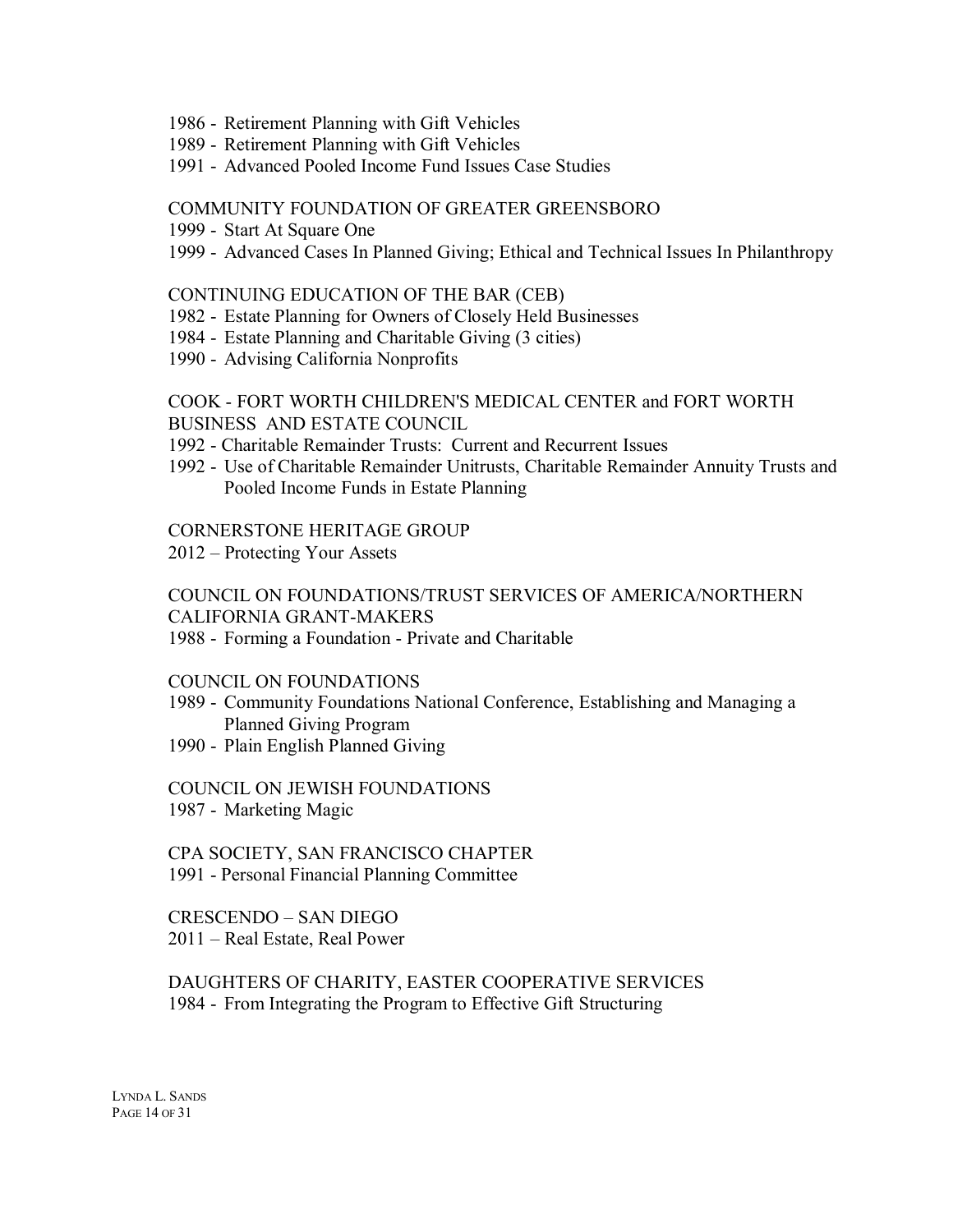DENVER PLANNED GIVING ROUNDTABLE 1988 - Marketing Magic (Or is it Marketing Mania?)

DEVELOPMENT EXECUTIVES NETWORK, MONTEREY 1986 - Code of 1986: Impact on Charitable Giving

DIABLO VALLEY ESTATE PLANNING COUNCIL 1983 - Planning Aspects of the Charitable Gift

DOMINICAN HOSPITAL FOUNDATION 1999 - Charitable Lead Trust Essentials

DUKE UNIVERSITY ESTATE PLANNING INSTITUTE

1983 - Charitable Giving for the Business Person

1985 - Charitable Giving and Estate Planning

1987 - Charitable Giving Under TRA `86

1990 - Charitable Gifts in the Estate Plan

EAA AVIATION FOUNDATION

1994 - Are You Dying to Make the Government Rich? Don't!

EAST BAY ESTATE PLANNING COUNCIL 1995 - Are CRT's Hazardous to Your Wealth?

EASTER SEAL SOCIETY OF AMERICA 1987 - Integrating Planned Giving into the Overall Development Program

ECONOMIC ROUNDTABLE OF SAN FRANCISCO 1985 - Implications of Tax Reform Legislation

EL CAMINO HOSPITAL FOUNDATION/ADVANTAGE 65 1988 - Options for Independence: How to Get What You Want From Your Will 1995 - The Big Ten Charitable Plans

ESTATE PLANNING COUNCIL OF ALAMEDA 1999 - Who Uses CRTs And Why

ESTATE PLANNING COUNCIL OF TULARE-KING COUNTIES/COLLEGE OF SEQUOIAS FOUNDATION 1988 - Planned Giving: The Quick Fix

EUGENE, OREGON ESTATE PLANNING COUNCIL 1989 - Estate Planning and Charitable Giving

LYNDA L. SANDS PAGE 15 OF 31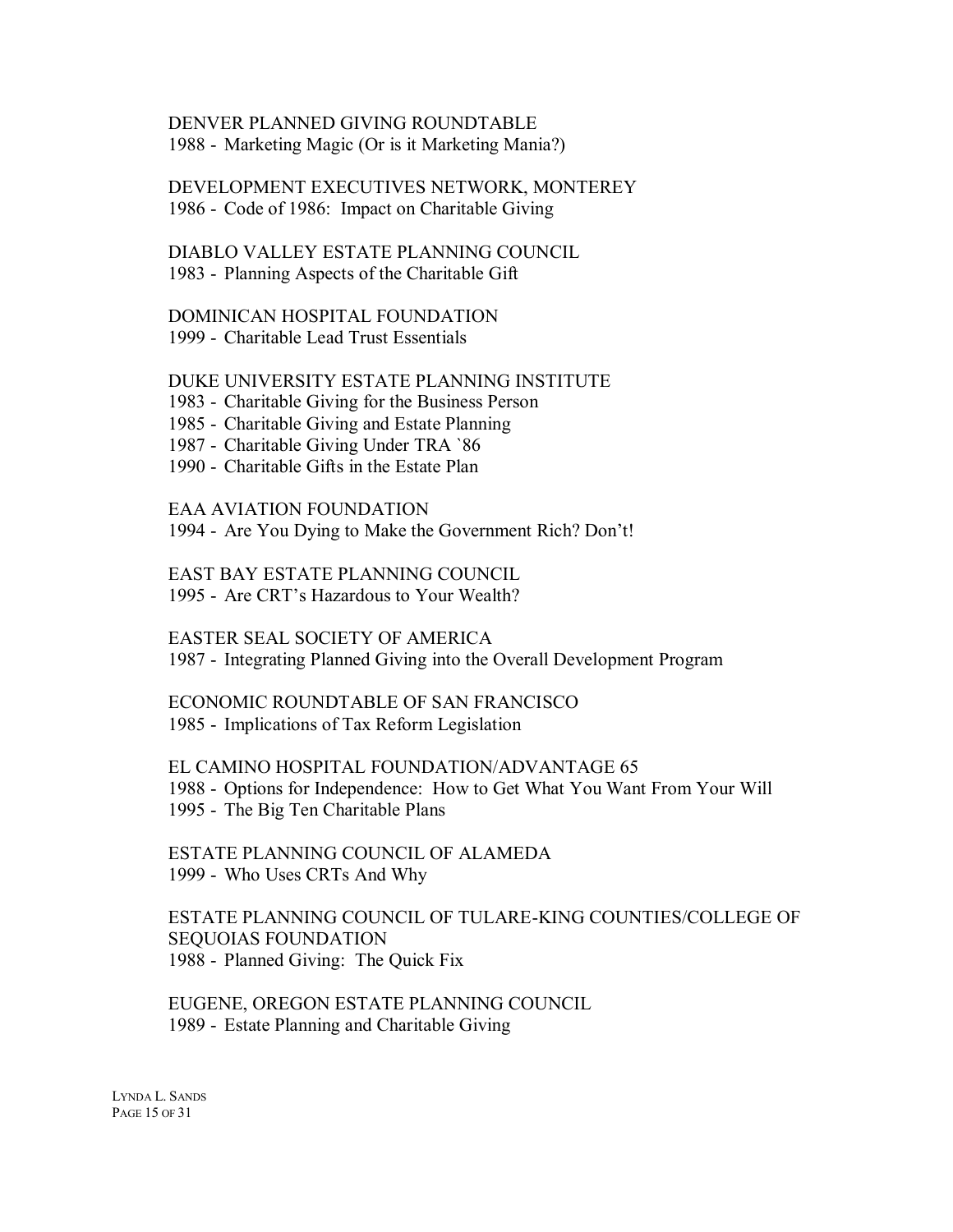#### ESTATE PLANNING COUNCIL OF THE EAST BAY 1998 - Five, Five & Five Power

#### FLORIDA HOSPITAL FOUNDATION

1992 - Case Studies and News and Views on Planned Giving

# FRESNO PACIFIC COLLEGE/PACIFIC FORTRESS FOUNDATION

1988 - Christian Estate Planning Seminar

#### THE FUND RAISING SCHOOL, PLANNED GIVING PROGRAM

- 1982 Three day seminar
- 1983 Three day seminars (4)
- 1984 Three day seminar

#### GOLDEN GATE UNIVERSITY 1984 TAX REFORM ACT SEMINAR

- 1984 Individual Income Tax and Estate and Gift Tax Changes
- 1998 They're Doing it Across the Nation- Are You Ready for Planned Giving?

GOLDEN GATE UNIVERSITY NORTHERN CALIFORNIA FORUM ON ERTA

- 1981 Individual Income Tax Changes
- 1998 They're Doing It Across The Nation: Are You Ready For Planned Giving?

GRANT THORNTON

1991 - Minimizing Your Legal Liability

#### GREATER CINCINNATI PLANNED GIVING COUNCIL

1992 - Second Annual Advanced Seminar for Planned Giving

#### GREATER KANSAS CITY COMMUNITY FOUNDATION

1990 - The Power of Planned Giving: Practical Ways to Help Your Clients Accomplish Their Goals

### HAWAII FAMILY SUPPORT CENTER - HEALTHY START 1998 - Basics of Planned Giving

#### HAWAII PLANNED GIVING COUNCIL

- 1998 Building an Endowment Right from the Start
- 1998 Marketing Your Endowment Program

#### HEALTH MIDWEST SYSTEM

- 1992 Alternatives to Traditional Estate Planning
- 1992 Estate Planning to Enhance Your Wealth

LYNDA L. SANDS PAGE 16 OF 31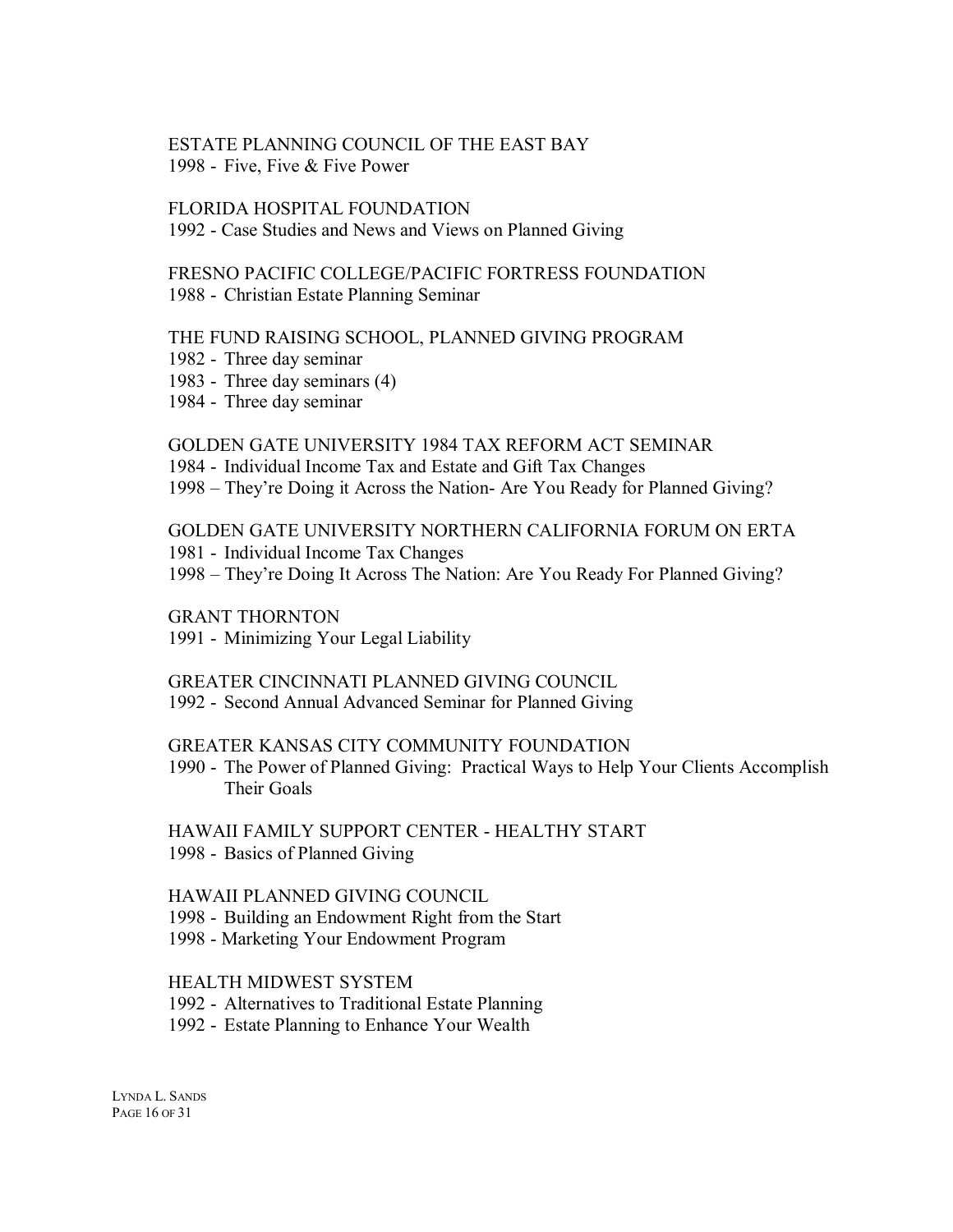HOPE LEGACY FOUNDATION 2017 – Pooled Income funds for Advisors

HOSPICE FOUNDATION FOR THE CENTRAL COAST 1998 - Tax Changes: What The Future Holds For Charitable Planning

HUGHES LAND TRUSTS 2017-2019 – Periscope Broadcasts on Using Land Trusts for Real Estate Investing

INDIANAPOLIS PLANNED GIVING ROUNDTABLE 1991 - Let's Be Honest: Potpourri of Legal Concerns in Planned Giving

INLAND EMPIRE PLANNED GIVING COUNCIL 2001 – Double Discount Trust

INSTITUTE FOR CHARITABLE GIVING 1999 - Start At Square One

INTERNATIONAL ASSOCIATION OF FINANCIAL PLANNERS 1984 - Estate Planning in General for Financial Planners 1985 - Northern California Regional Financial Planners Conference, Charitable Giving

INTERNATIONAL WOMEN IN AVIATION CONFERENCE 1995 - Don't You Worry Your Pretty Little Head: Women and Finances

INVEST CLUB FOR WOMEN 2011 – Stockpiling Secret \$ with Land Trusts

IVY-MIT-STANFORD DEVELOPMENT CONFERENCE 1984 - Tax Reform Act of 1984

JBB HOLDINGS LLC 2014 – Land Trust podcast

JEWISH FEDERATION OF CHICAGO 1984 - Charitable Planning for Lawyers

JOHN MUIR HOSPITAL FOUNDATION

1991 - The Quintessential Vehicle

1992 - Advanced Charitable Planning Techniques

LYNDA L. SANDS PAGE 17 OF 31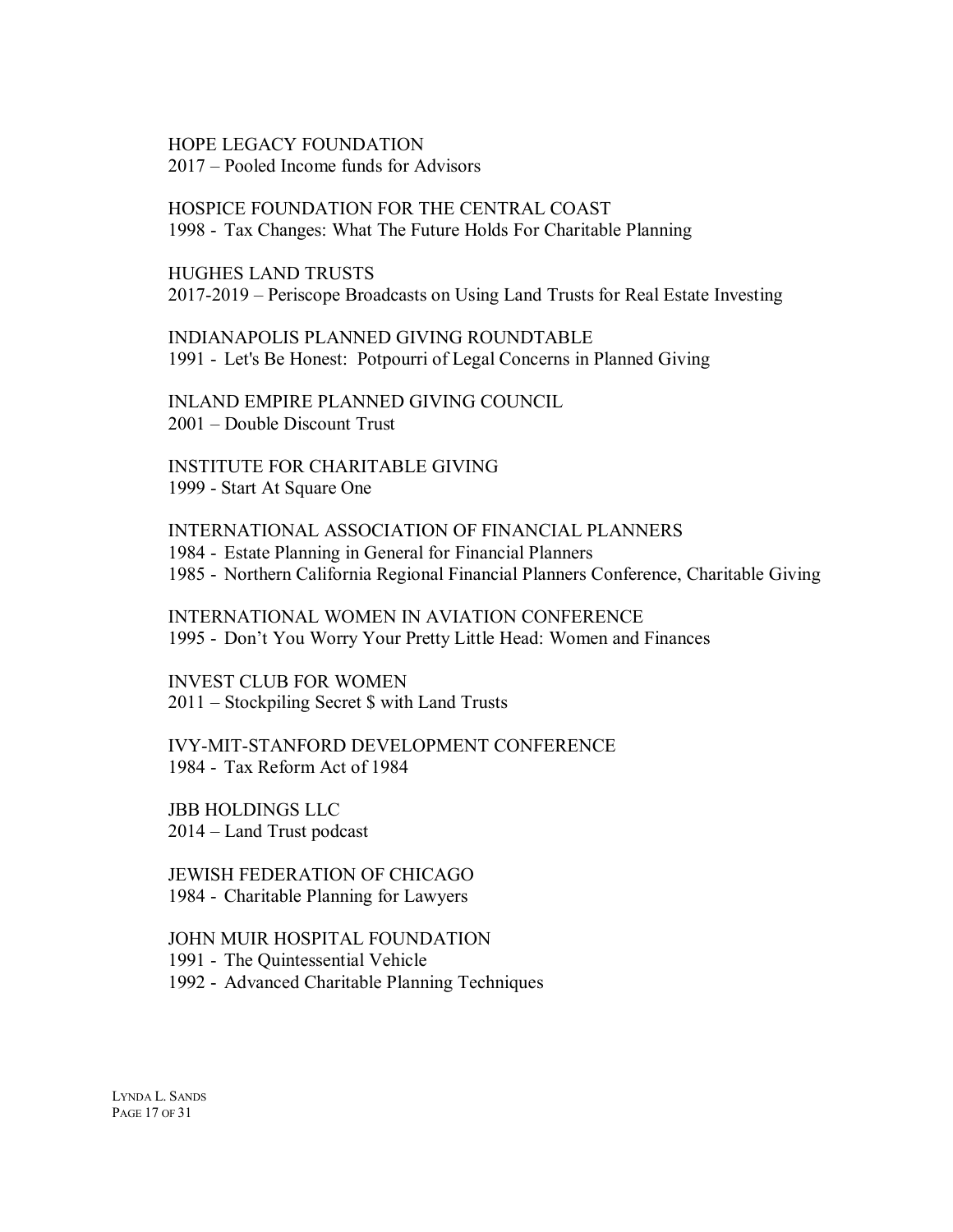JOINT MEETING OF THE ESTATE PLANNING COUNCIL OF CAPE COD AND THE PLANNED GIVING COUNCIL OF CAPE COD 1993 - Solving Your Client's Problems with Planned Gifts

#### KOGO—THE FINANCIAL ADVISORS

2006 – Radio talk show on women creating wealth

### KUAKINI HOSPITAL FOUNDATION

- 1998 The Well Planned Gift
- 1998 The Well Planned Gift
- 1998 Staff Training
- 1999 Update For Advisors
- 1999 Staff Training
- 2000 Staff Training
- 2000 Seven Secrets of Developing an Estate Plan

#### KUMAI REALTY COMPANY

2000 - Seven Secrets of Developing an Estate Plan

LADY LANDLORDS OF SAN DIEGO

2011 – Stockpiling Secret \$ with Land Trusts

LAS VEGAS ESTATE PLANNING COUNCIL

2000 – Estate Planning with Planned Giving Vehicles

#### LAWRENCE MEMORIAL HOSPITAL

#### 1999 - The Well Planned Gift

#### LOS ANGELES PLANNED GIVING ROUNDTABLE

- 1987 Marketing Magic (Or is it Marketing Mania?)
- 1989 Masters Panel The New Floating Interest Rates
- 1991 How Do You Choose the Trust Vehicle: For the Donor, the Donee or the Trust Money-Manager
- 1998 Building Your Endowment Right From The Start

#### MARIN COMMUNITY FOUNDATION - LEAVE A LEGACY PROGRAM 1999 - The Complete Planner; Beyond Technique

MARIN ESTATE PLANNING COUNCIL 1985 - Estate Planning and Charitable Giving

#### METHODIST FOUNDATION

LYNDA L. SANDS PAGE 18 OF 31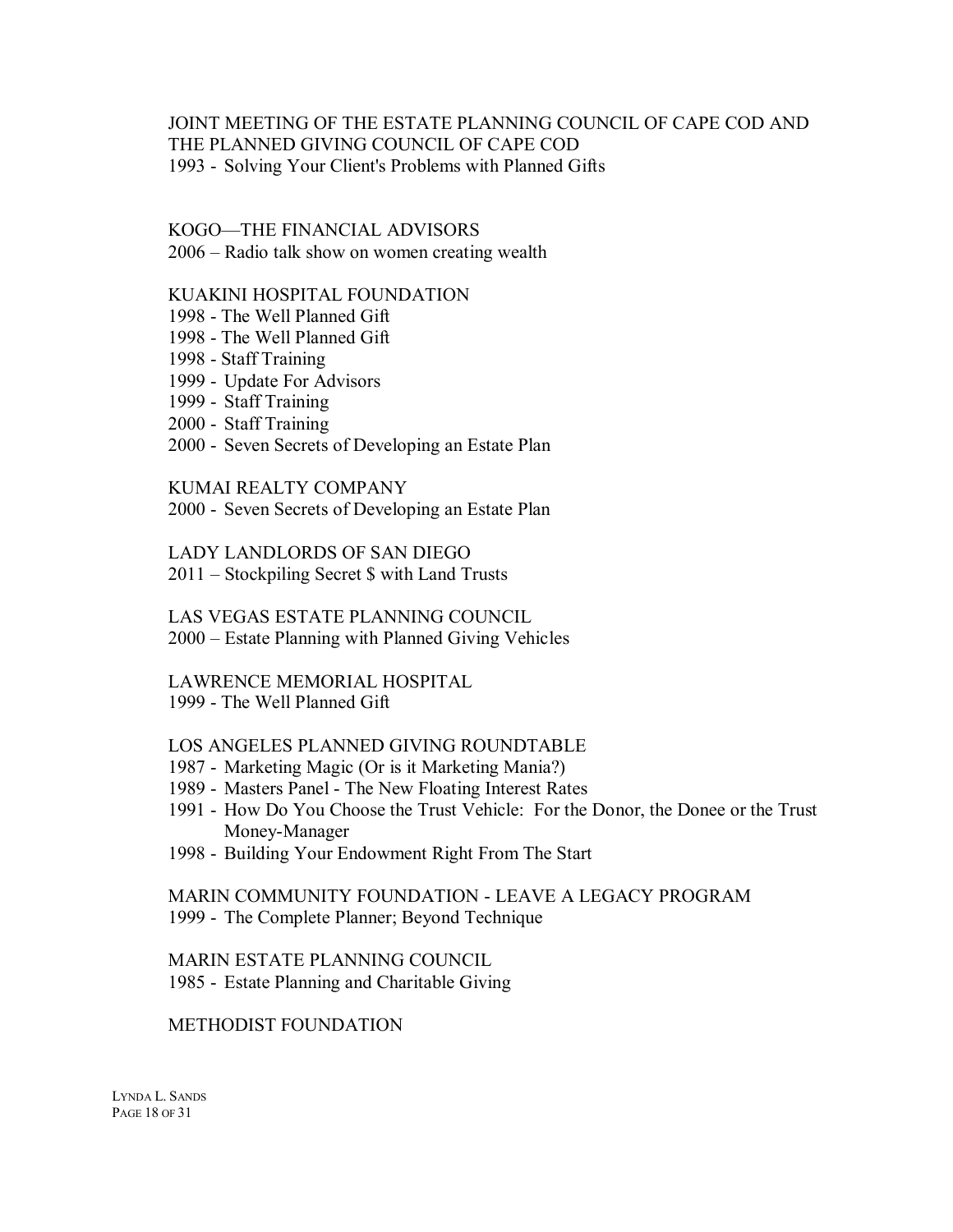1995 - Planned Giving for Professionals: After the Gift is Closed

#### METHODIST HOSPITAL FOUNDATION

2002 – Updates for the Financial Professional in Planned Giving

#### METHODIST HEALTH & WELFARE MINISTRIES 1988 - Marketing Magic

#### METROPOLITAN CLUB INVESTMENT GROUP 1985 - Estate Planning

#### MEZA RTA

2017 – Business Structures for Real Estate Investments

#### MID-AMERICA PLANNED GIVING COUNCIL

1992 - Can I Put 24 Beneficiaries on this Trust, Including Myself? A Study in Ethics, Practical Aspects and Techniques

#### MIDWEST TAX PLANNING INSTITUTE

1991 - Seminar for Professionals

#### MINNESOTA PLANNED GIVING COUNCIL

- 1988 The Charitable Vehicles
- 1989 Retirement Dynamics
- 1989 Spinning Straw Into Gold
- 1989 Starting/Marketing Your Program
- 1989 Creating Gift Opportunities
- 1990 Planned Giving Basics
- 1990 After the Gift Is Closed: Selected Advanced Issues in Planned Gift Administration
- 1995 Marketing for Major Gifts

#### MONTANA STATE UNIVERSITY FOUNDATION

- 2015 Donor and Retired Faculty seminar
- 2015 Development staff training for major and planned gifts

#### MONTEREY DEVELOPMENT EXECUTIVES NETWORK

1991 - Planning for Planned Giving

#### MORTON PLANT HOSPITAL FOUNDATION

- 1991 The Professional Approach
- 1991 Alternatives to Traditional Planning
- 1991 Presentation to Director and Leadership Volunteers

LYNDA L. SANDS PAGE 19 OF 31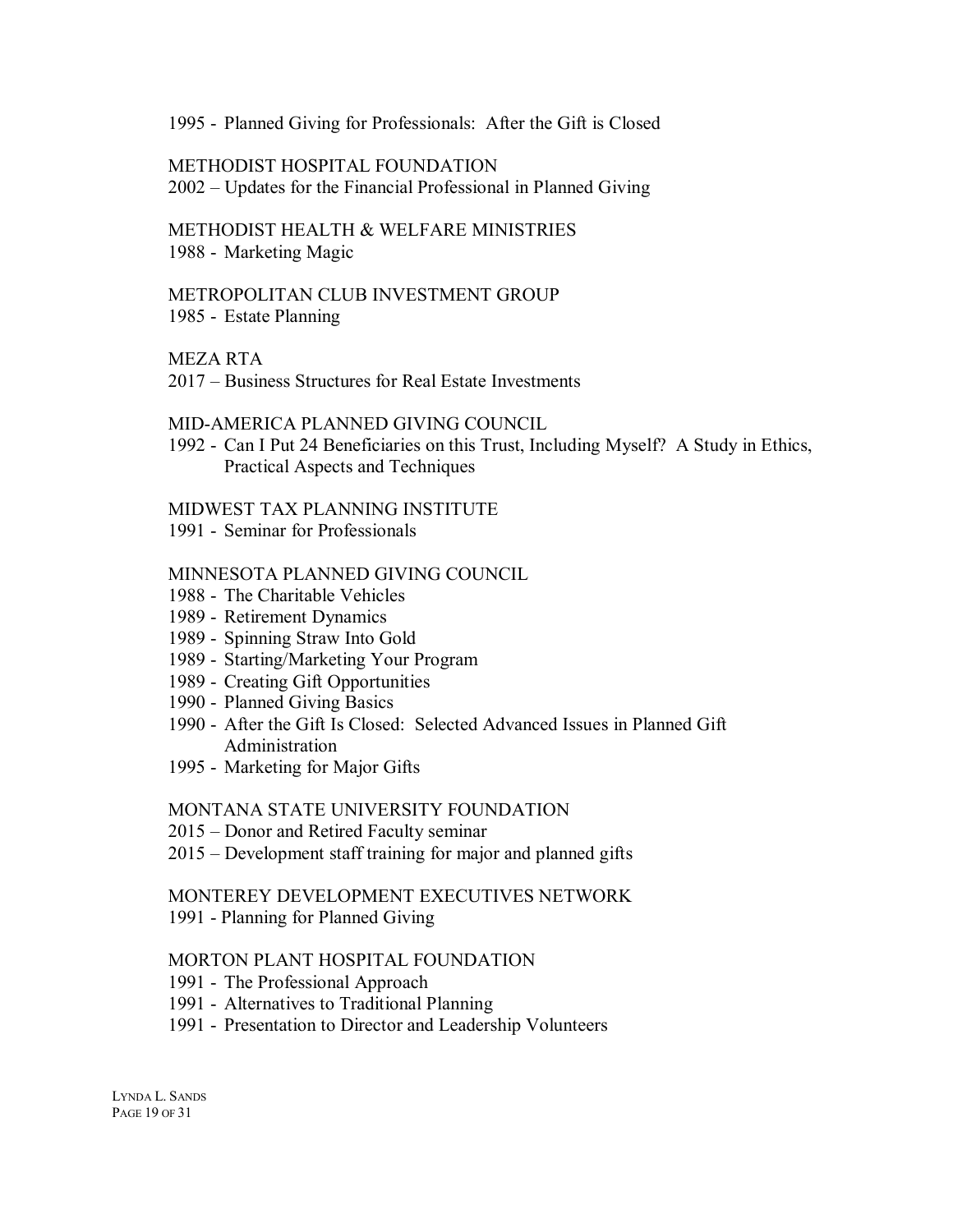- 1992 Preserving Wealth to Maintain Your Lifestyle
- 1992 Case Studies in Planning and Using Charitable Vehicles
- 1992 Estate Planning to Enhance Your Wealth

#### MY PINK MONEY

2006 – Eight one-hour sessions for women on creating and managing wealth

#### NAHD, NATIONAL EDUCATIONAL CONFERENCE

- 1986 Using Legal Counsel in Planned Giving
- 1988 Establishing and Managing a Planned Giving Program
- 1991 Ethical Issues and Planned Giving, A Panel Discussion

#### NAKED LADY REAL ESTATE CLUB

2010 – It's Your choice to Protect Your Assets

#### NATIONAL ASSOCIATION OF COLLEGE AND UNIVERSITY ATTORNEYS

1982 - Keynote speech, Major Issues in Deferred Giving

1982 - Workshop in Assisting the Development Officer Close the Gift

NATIONAL ASSOCIATION OF COLLEGE AND UNIVERSITY BUSINESS **OFFICERS** 

- 1981 Charitable Giving Issues for the Business Officer
- 1982 Unrelated Business Income
- 1987 Tax Reform Effects on Higher Education
- 1994 Drawing the Line in Accommodating the Donor

#### NATIONAL ASSOCIATION OF HOSPITAL DEVELOPMENT

- 1984 Tax Implications of Charitable Giving
- 1987 Retirement Planning Under TRA `86

#### NATIONAL ASSOCIATION OF PHILANTHROPIC PLANNERS 1999 - Legal Updates

#### NATIONAL CATHOLIC EDUCATION ASSOCIATION 1989 - Planned Giving Conundrums

#### NATIONAL COMMITTEE ON PLANNED GIVING

1986 - New Developments in Planned Giving

- 1990 Problems in Administering Charitable Remainder Trusts
- 1991 Real Property Divided This Way and That
- 1992 The Anatomy of a Real Estate Gift
- 1993 Word Magic: Drafting Charitable Remainder Trusts
- 1995 Thoughts on Valuation

LYNDA L. SANDS PAGE 20 OF 31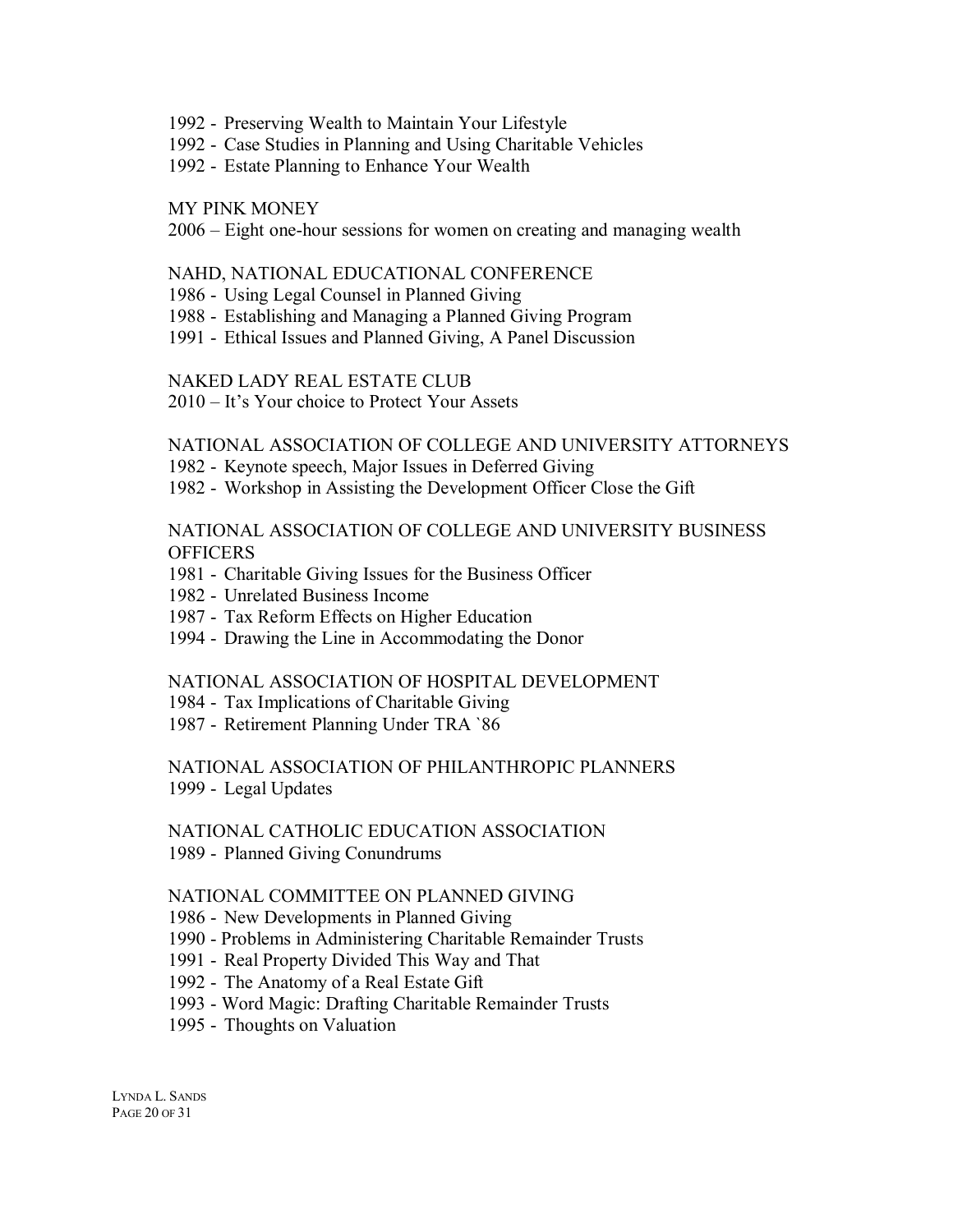- 1998 Teleconference What Is The Role Of The NIMCRUT Now That We Have the FlipCRUT?
- 1999 Building Your Endowment Right From The Start
- 2000 Planners' Forum Luncheon Panel
- 2001 Planners' Forum, Trends in Philanthropy Post 9-11

NATIONAL CONFERENCE OF UNITED METHODIST FOUNDATIONS, **HOUSTON** 

1985 - One day training seminar for planned giving officers.

THE NATIONAL RIFLE ASSOCIATION FOUNDATION

- 1998 Charitable Giving: What? Give It Away?
- 1999 Estate Planning
- 1999 The Well Planned Gift

NETWORK OF CALIFORNIA COMMUNITY COLLEGE 1999 - Marketing Magic: What's Hot, What's Not

NEW YORK DEFERRED GIVING GROUP 1987 - Marketing Magic

NEW YORK UNIVERSITY TAX INSTITUTE 2001 – Planning with Private Foundations

NORTH CAROLINA PLANNED GIVING COUNCIL, INC. 1995 - The Big Ten Charitable Plans

#### NORTH COUNTY ESTATE PLANNING COUNCIL

2015 – CRTs: Mystery or Mastery?

2016 – Pooled Income Funds

2016 – Pooled Income Funds Private Workshop

NORTHERN TRUST BANK

1994 - Are You Dying to Make the Government Rich? Don't!

NORTHWEST PLANNED GIVING ROUNDTABLE 1998 - Building An Endowment Right From The Start

NORTHWESTERN MUTUAL LIFE, CHARITABLE ESTATE PLANNING GROUP 1998 - Lead Trust Essentials

NSFRE/EASTERN OKLAHOMA 1995 - Are You Ready For Planned Giving?

LYNDA L. SANDS PAGE 21 OF 31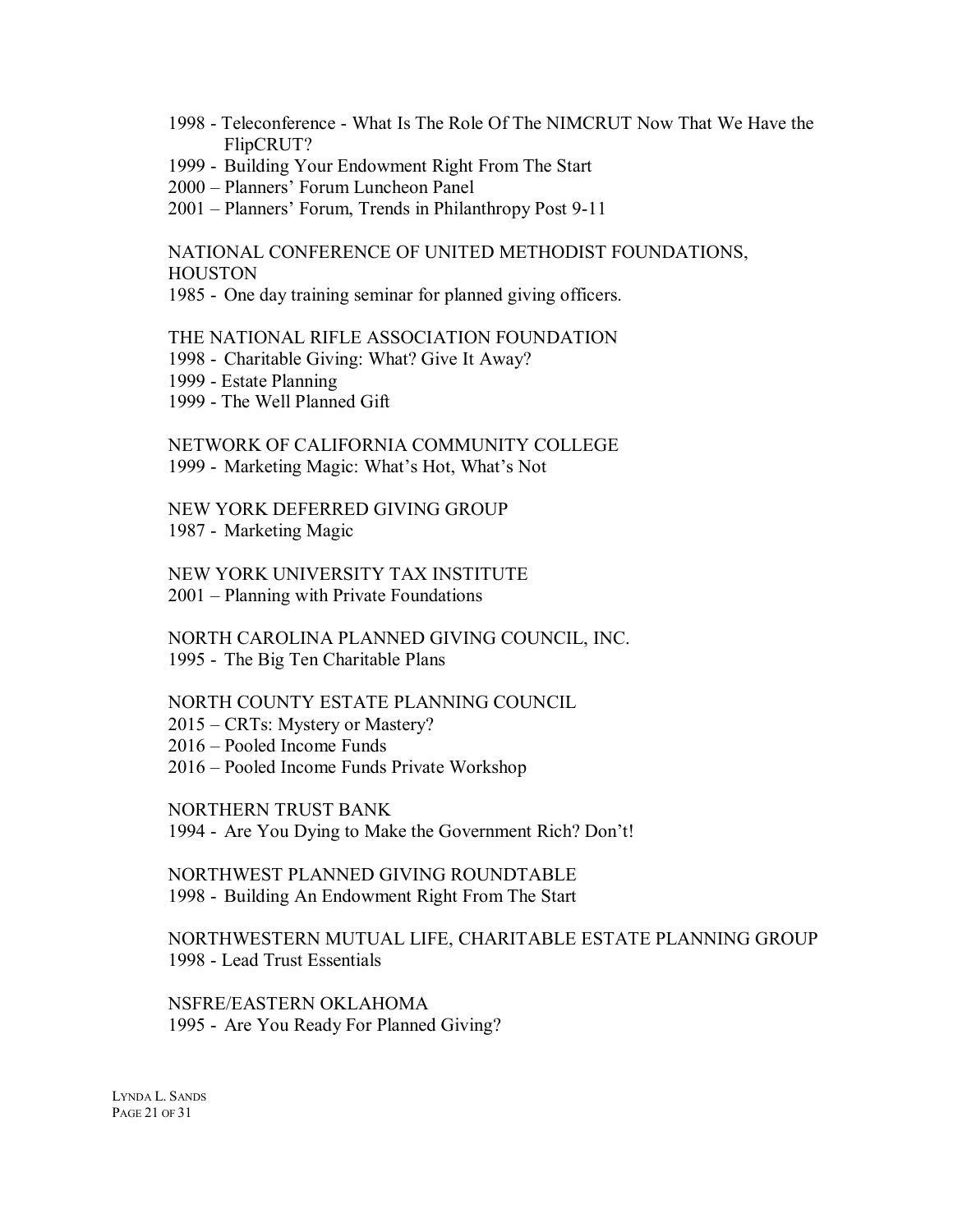1995 - Are You Dying to Make the Government Rich? Don't!

#### NSFRE/GOLDEN GATE CHAPTER

- 1991 AIM\* To Do Planned Giving: Learn How to Move With Ease into Planned Giving
	- (\*Am I Mortified)
- 1992 Starting at Square One
- 1992 Dynamics for Success
- 1994 Charitable Remainder Trusts and Other Advanced Vehicles: Case Studies in Planned Giving

#### NSFRE/INTERNATIONAL

1993 - Working Both Sides of the Street

#### NSFRE/LOS ANGELES FUNDRAISING DAY

- 1987 Planned Giving Software
- 1987 Charitable Giving and Tax Reform

#### NSFRE/MONTEREY BAY CHAPTER

2000 - Fund Raising In The New Century

#### NSFRE/NATIONAL CONVENTION

- 1984 Role of Attorneys in Planned Giving
- 1990 If You Can't Take it With You, Leave it Behind Wisely
- 1991 Spinning Straw Into Gold

#### NSFRE/NORTHERN CALIFORNIA

- 1983 Integrating Planned Giving Into the Overall Fund Raising Program
- 1983 Beyond the Gift Vehicles
- 1984 Marketing for Planned Giving
- 1987 Charitable Giving and Tax Reform
- 1990 Current Trends
- 1990 Establishing and Managing a Planned Giving Program
- 1990 Doom, Zoom or Gloom in the '90s

#### NSFRE/RENO

1989 - Establishing and Managing a Planned Giving Program (Philanthropy Day Program)

#### NSFRE/SAN JOSE

1991 - Planned Giving for the 1990s

#### NSFRE/UTAH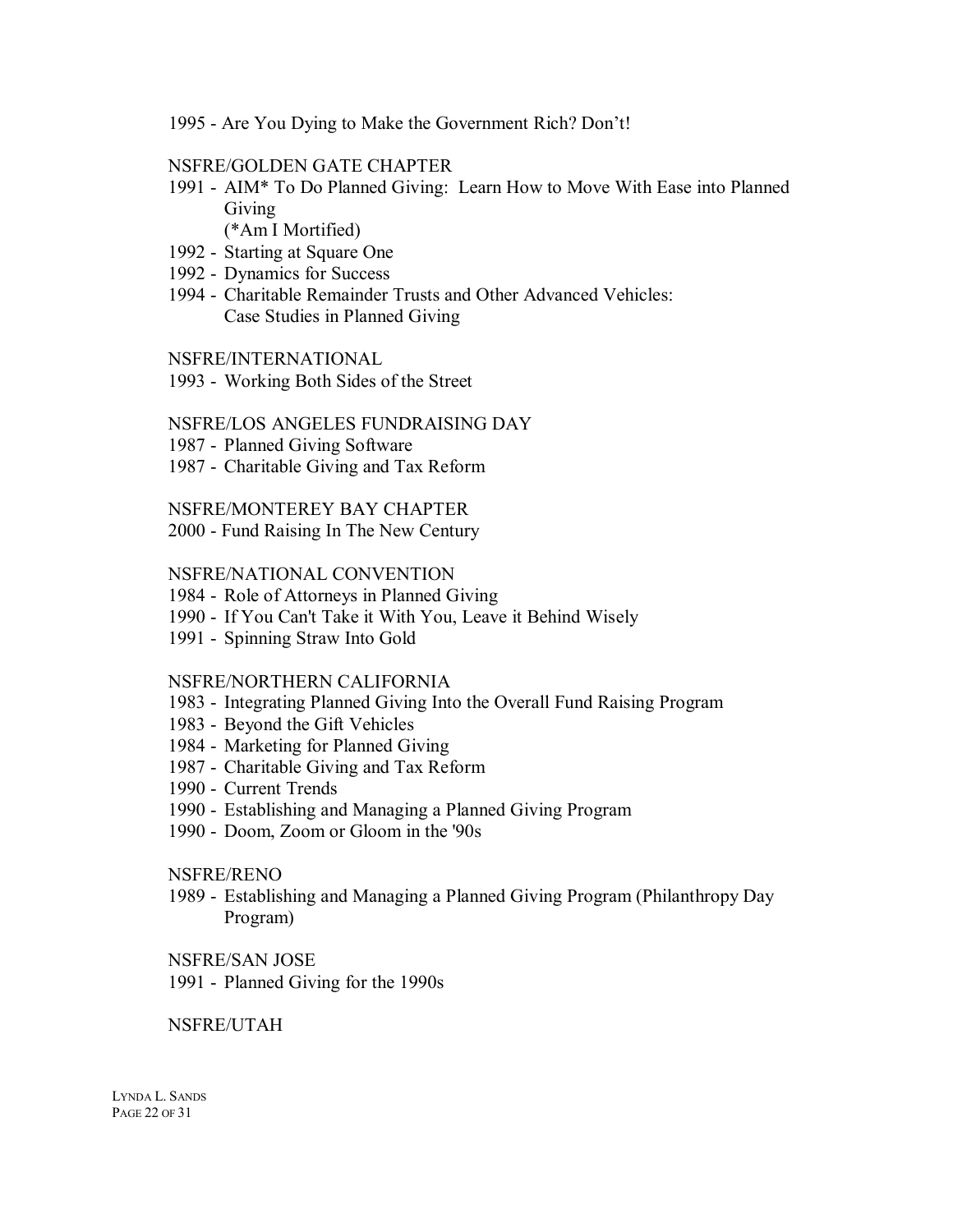1988 - Chattel Rustlers

1988 - Marketing Magic

ORANGE COUNTY ESTATE PLANNING COUNCIL

1986 - Charitable Gift and Estate Planning

1991 - When Things Go Wrong

#### ORANGE COUNTY FIBI (For Investors By Investors)

2014 – Everything You Need to Know About Trusts Your Mother Already Taught You

2014 – Creative Structuring with Land Trusts

ORANGE COUNTY INVESTMENT CLUB

2012 – The Essence of Estate Planning for Real Estate Investors

ORANGE COUNTY PLANNED GIVING COUNCIL 2002 – Proposed Regs under 643(b)

ORANGE COUNTY PLANNED GIVING ROUNDTABLE

2018 – The Gentrified Pooled Income Fund

#### OMI/WASHINGTON NON-PROFIT TAX CONFERENCE

- 1988 Gifts of Securities Outright, Deferred and Testamentary
- 1988 Pitfalls and Prudence in Gifts of Securities
- 1989 Current Techniques and Trends
- 1990 New Trends and Techniques in Using Split-Interest Gifts in Financial Planning
- 1991 OMI's 27th Annual Washington Nonprofit Tax Conference

#### ORLANDO REGIONAL HEALTHCARE FOUNDATION

- 1992 Spinning Straw Into Gold
- 1992 Comparative Planning With Charitable Vehicles

PBS MAJOR/PLANNED GIVING WORKSHOP

1986 - Two Day Training

PASADENA FIBI

2015 – Everything You Need to Know About Trusts Your Mother Already Taught You

PENINSULA ESTATE PLANNING COUNCIL 1986 - Charitable Giving in the Face of Tax Reform

PROFESSIONAL EDUCATION SYSTEMS 2000 – Estate Planning with Charitable Giving Vehicles

LYNDA L. SANDS PAGE 23 OF 31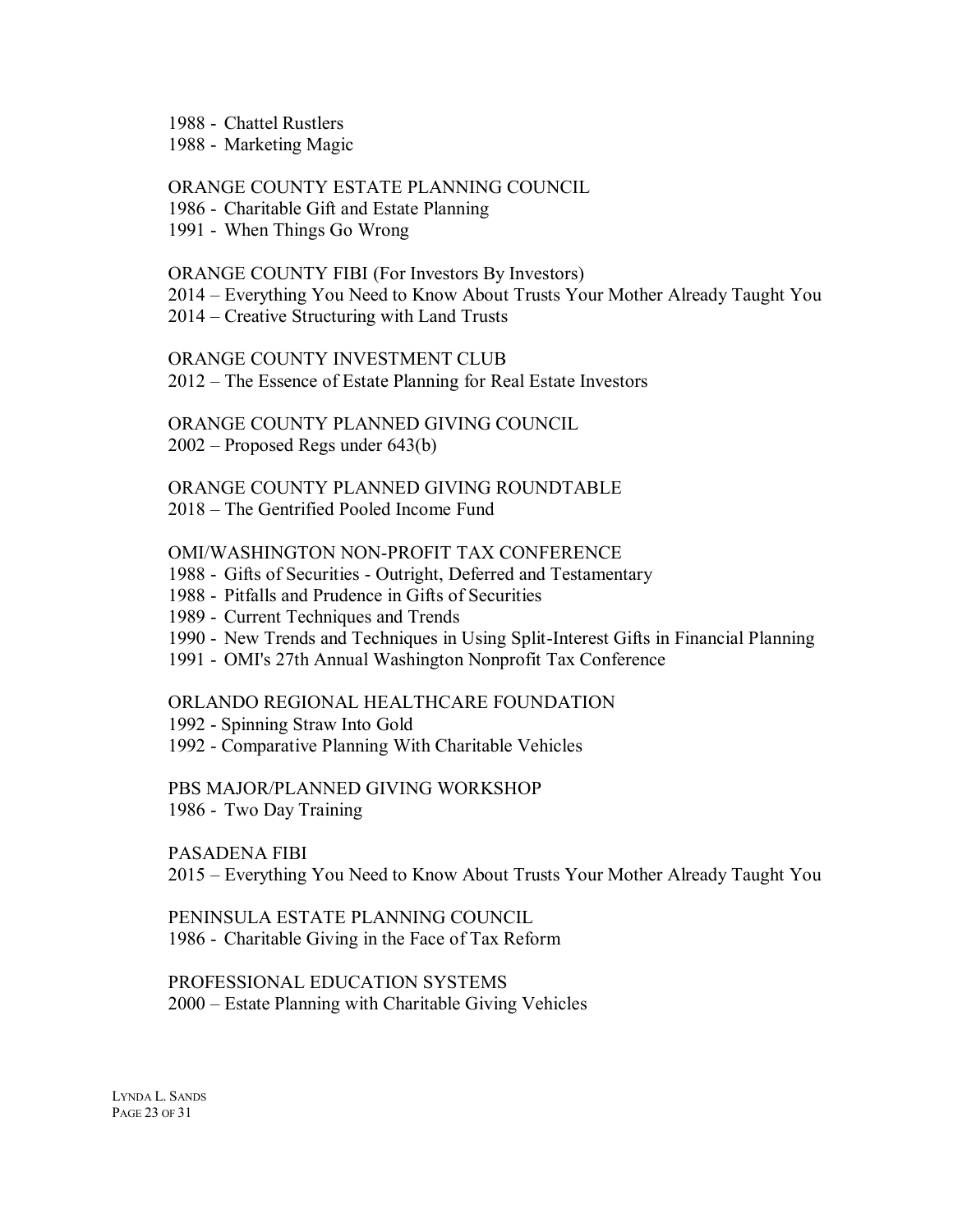#### PROFESSIONAL EDUCATIONAL SYSTEMS

2000 - The Ultimate Estate, Retirement and Financial Planning Conference

#### PROFESSIONAL MENTORING

2001 – Proposed Regs under 643(b)

#### PGGNE/PLANNED GIVING GROUP OF NEW ENGLAND

- 1983 Beyond the Gift Vehicles: Elements of a Program
- 1985 You Got the Gift and Think You're Home Free: Problems in Funds Administration
- 1987 Retirement Planning Using Charitable Vehicles
- 1990 Let's Get Technical: The Four Tier System
- 1993 Can I Put 24 Beneficiaries on This Trust, Including Myself? Case Studies in Ethics

#### PITTSBURGH PLANNED GIVING COUNCIL

1989 - One-Day Training Seminar

#### PITTSBURGH COMMUNITY FOUNDATION

- 2002 Planned Giving for the Professional Advisor
- 2002 Trends in Philanthropy for the Principal Donor

PLANNED GIVING GROUP OF CENTRAL FLORIDA 1990 - Putting the Right Asset into the Right Vehicle

#### PLANNED GIVING ROUNDTABLE OF ARIZONA

1988 - Concept of Property and Ownership of It

#### PLANNED PARENTHOOD NATIONAL CONFERENCE

- 1989 Establishing and Managing a Planned Giving Program
- 1994 Getting a Larger Perspective on Planned Giving

#### PRACTICING LAW INSTITUTE (PLI)

- 1981 Marital and Charitable Deductions
- 1982 Charitable/Marital Estate Planning
- 1986 Charitable/Marital Estate Planning

#### PRESBYTERIAN CHURCH (U.S.A.) FOUNDATION

- 1992 Building the Future, Chicago
- 1992 Building the Future, Orlando

# PRICE WATERHOUSE - TAX STAFF - SAN FRANCISCO 1985 - Personal and Family Considerations in Advising Small Businesses

LYNDA L. SANDS PAGE 24 OF 31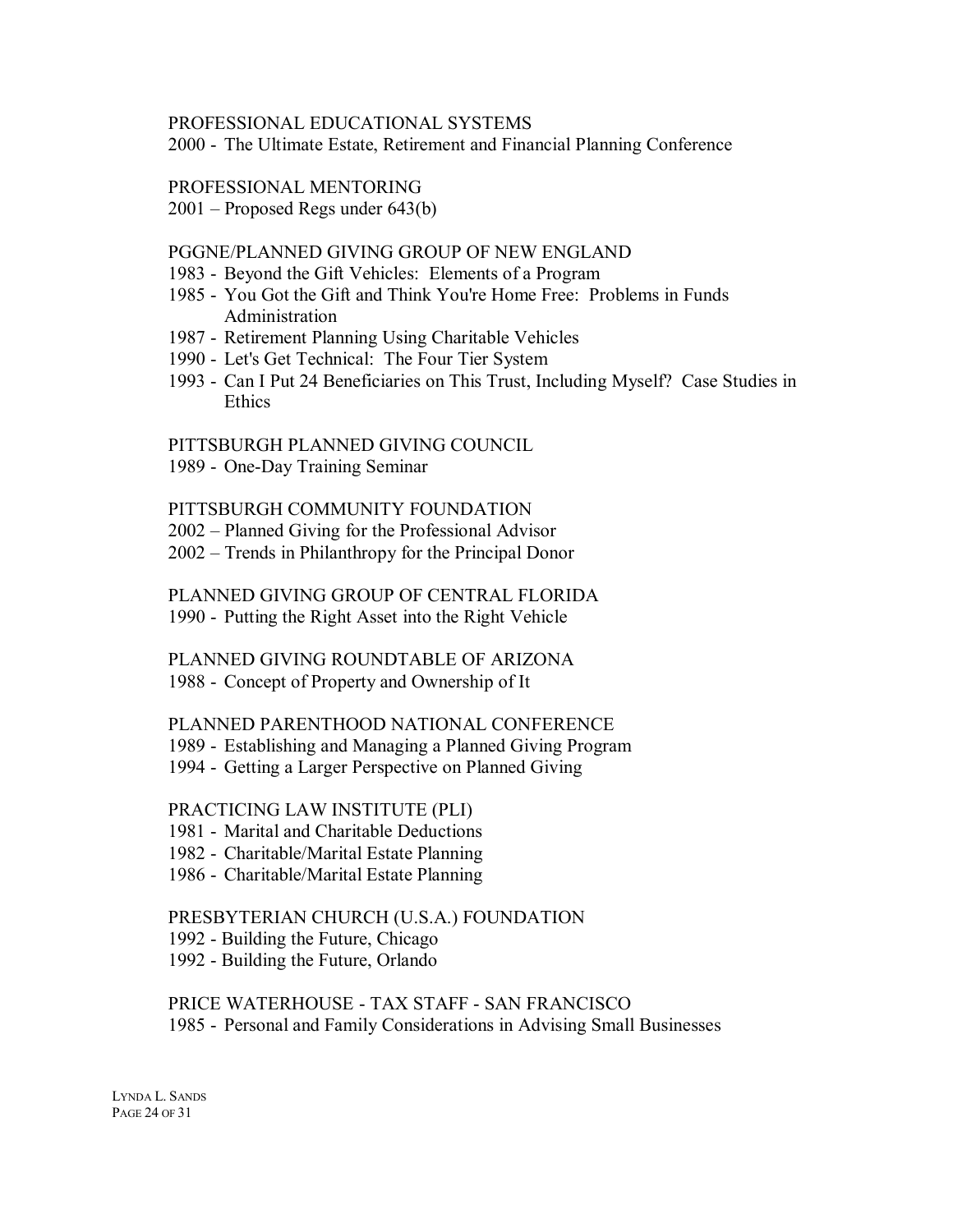#### PROFESSIONAL MENTORING PROGRAM

- 1998 Are Your Clients Dying To Make The Government Rich?
- 1998 Endowments: Understanding What You've Done When You've Said The Word Endowment & Using Donor Advised Funds For Flexibility
- 1999 CLTs
- 1999 Endowments: Understanding What You've Done When You've Said The Word Endowment & Using Donor Advised Funds For Flexibility
- 2000 Advanced Charitable Lead Trust Issues

#### PROVIDENCE MEMORIAL

1991 - Beyond the CRT with Public-Traded Securities: A Look at Planning with Complex Assets

PURDUE UNIVERSITY LIFE INSURANCE INSTITUTE 1987 - Advanced Planned Giving

RAINER NATIONAL BANK

1984 - Staying a Step Ahead of Your Donor

REAL ESTATE FOR PROFIT

2016 – Periscope broadcasts monthly

RED RIVER VALLEY ESTATE PLANNING 1994 - Does Your Client/Donor Have a Crummey Future?

#### REDWOOD EMPIRE ESTATE PLANNING COUNCIL

- 1985 Charitable Gift Planning for Advisors
- 1987 Charitable Giving and Tax Reform

RENAISSANCE, INC.

- 1993 Dealing with Real Estate: Delight or Disgust
- 1994 Trust Administration Issues
- 1998 Annuity Acuity: Using Deferred Gift Annuities
- 2001 Private Briefing for Top Producers

RIVERSIDE PLANNED GIVING COUNCIL (Inland Empire) 2001 - Planning with Business Interests

ROANOKE COLLEGE, ROANOKE, VIRGINIA 1988 - Charitable Gift Planning Opportunities

ROBERT F. SHARPE & COMPANY, SAN FRANCISCO, SAN DIEGO, SEATTLE,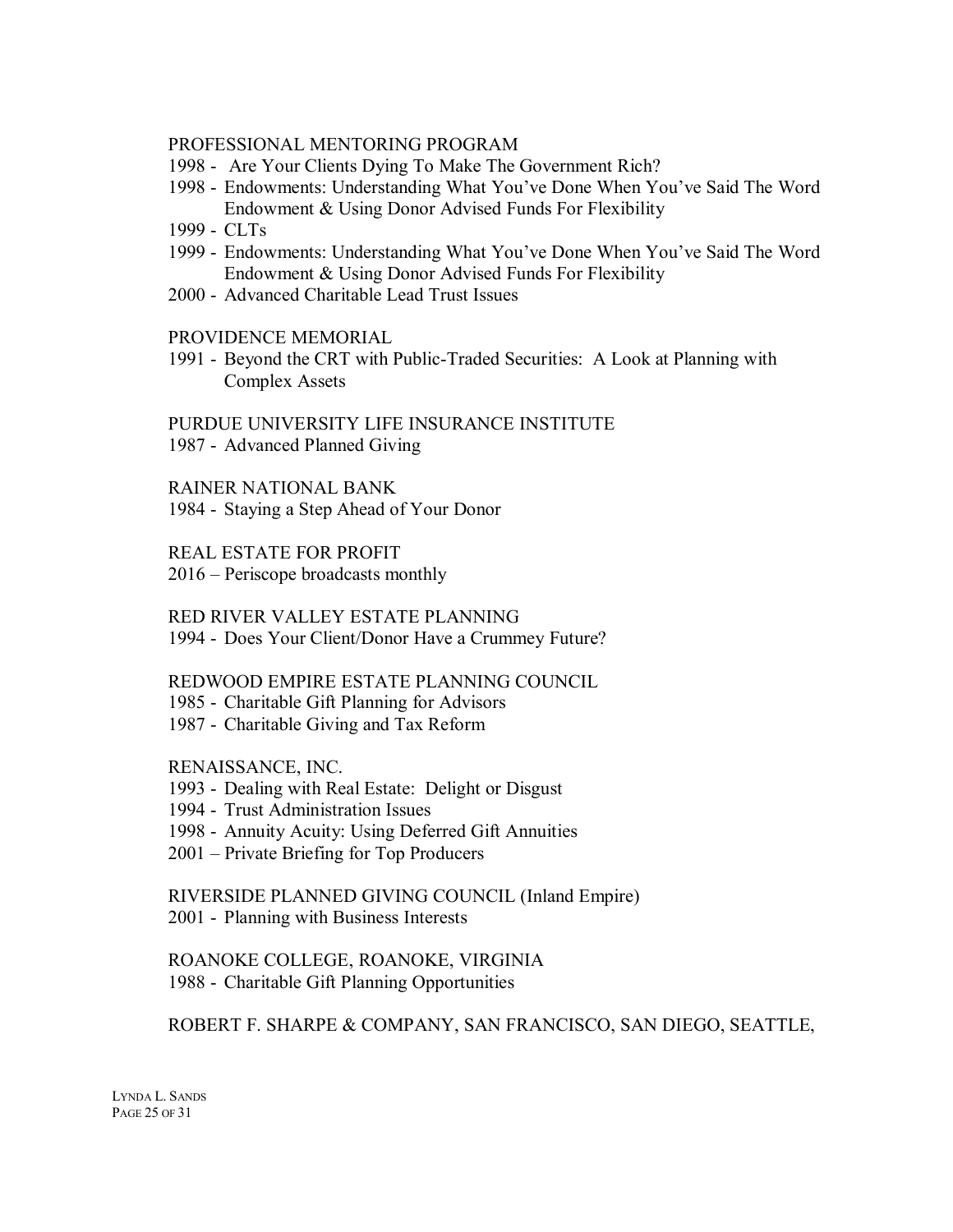DENVER, DALLAS

1986 - Tax Reform and Charitable Giving

#### ROCKY MOUNTAIN ELK FOUNDATION

- 1994 Estate Planning Concepts
- 1995 The Big Ten Charitable Trusts
- 2006 Regional Directors' Role in Development
- 2007 Board Role in Development
- 2007 Elk Camp Presentation for Donors

#### ROSE COMMUNITY FOUNDATION

1999 - Fund-Raising Techniques Solicitation Training Planned Giving Training

#### ROSE MEDICAL FOUNDATION

1994 - Testamentary Planning

#### SACRAMENTO ESTATE PLANNING COUNCIL

1987 - Charitable Giving in Estate Planning

#### SACRAMENTO PLANNED GIVING FORUM

- 1984 Marketing for Planned Giving
- 1987 Tax Reform

#### SAN DIEGO STATE UNIVERSITY, CALIFORNIA

1990 - Charitable Gift Techniques: Seminar for Estate Planning Professionals and Advisors

#### SAN DIEGO ESTATE PLANNING COUNCIL

2001 - If The Estate Tax Dies, What Will Happen to Charitable Gifts, Trusts and Endowments?

SAN DIEGO INVESTMENT CLUB (FIBI) 2012 – The Essence of Estate Planning for Real Estate Investors

SAN DIEGO NOTE INVESTORS 2015 – Structuring Note Purchases with IRA Funds

#### SAN DIEGO PLANNED GIVING ROUNTABLE 2001 – Building Your Endowment

LYNDA L. SANDS PAGE 26 OF 31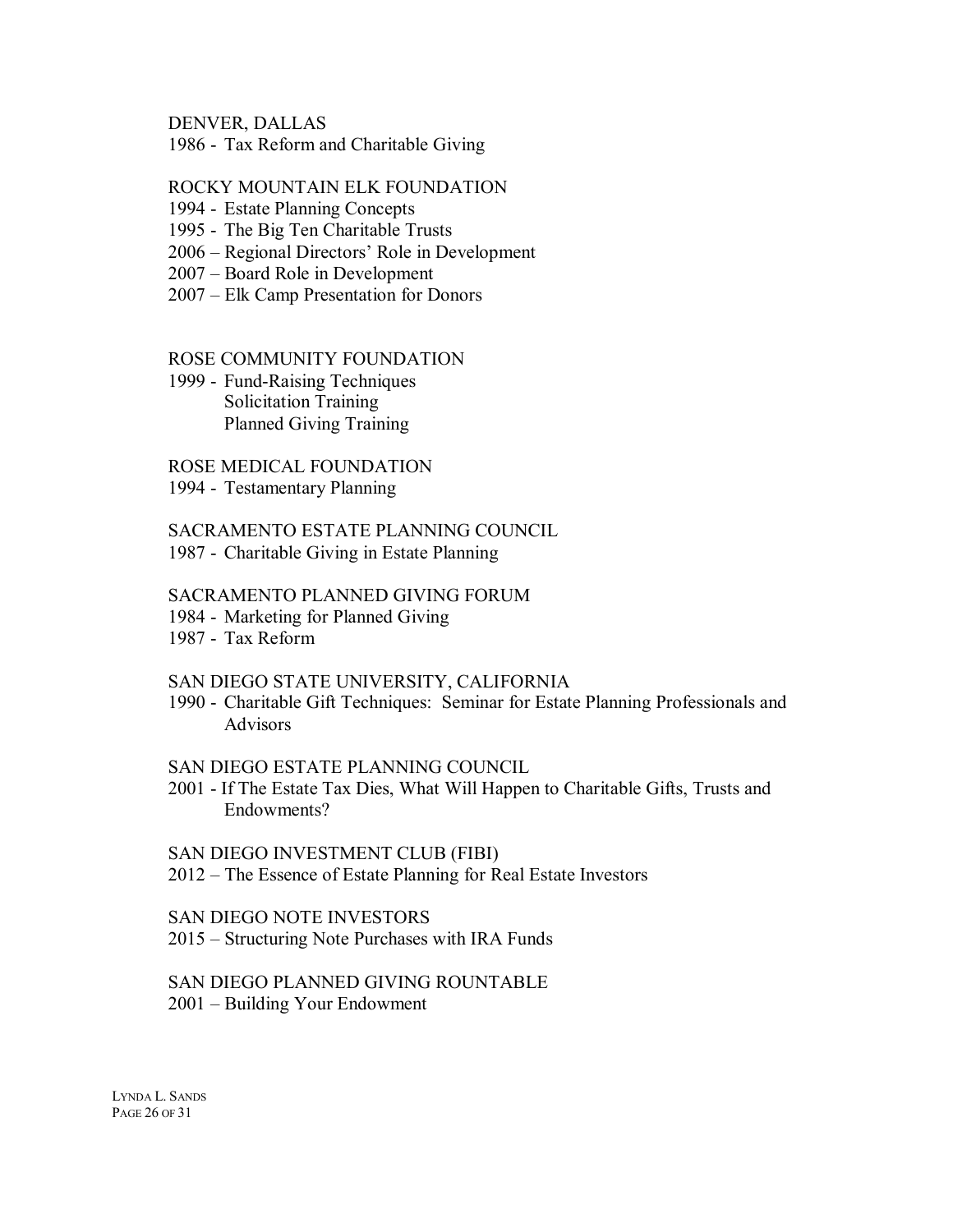#### SAN FRANCISCO BAR ASSOCIATION 1994 - Are CRTs Hazardous to Your Health?

SAN FRANCISCO CHARTERED LIFE UNDERWRITER'S ASSOCIATION 1985 - Charitable Giving

SAN FRANCISCO CHRONICLE FINANCIAL FAIR 1986 - Creating a Dynamic Financial Plan with Charitable Vehicles

SAN FRANCISCO ESTATE PLANNING COUNCIL 1985 - Meeting a Donor's Dual Needs Through Split-Interest Trusts 1989 - Joint Meeting with East Bay Council, Dynamics of Charitable Giving

SAN FRANCISCO - LYNDA S. MOERSCHBAECHER SEMINAR 1984 - Staying a Step Ahead of Your Donor

SAN GABRIEL ESTATE PLANNING COUNCIL 2002- Planning with Business Interests

SAN JOSE NATIONAL SOCIETY OF FUND RAISING EXECUTIVES 1991 - Planned Giving for the 1990's

SAN MATEO BAR ASSOCIATION 1985 - Tax Reform

SANFORD, BERSTEIN & CO. 1994 - The Big Ten Charitable Plans - Case Studies

SANTA BARBARA PLANNED GIVING ROUNDTABLE 1989 - Marketing for Planned Giving

SANTA ROSA JUNIOR COLLEGE - LEAVE A LEGACY PROGRAM 1999 - Philanthropy and Estate Planning: Opportunities and Options

SANTA ROSA ESTATE PLANNING COUNCIL 2000 – Effective Charitable Planning

SCRIPPS INSTITUTIONS OF MEDICINE AND SCIENCE 1992 - Advanced Case Studies in Charitable Trust Planning 1998 - Everybody's Business: Tax & Estate Planning With The Family Held Business

SETON SMOKE CAPITAL MANAGEMENT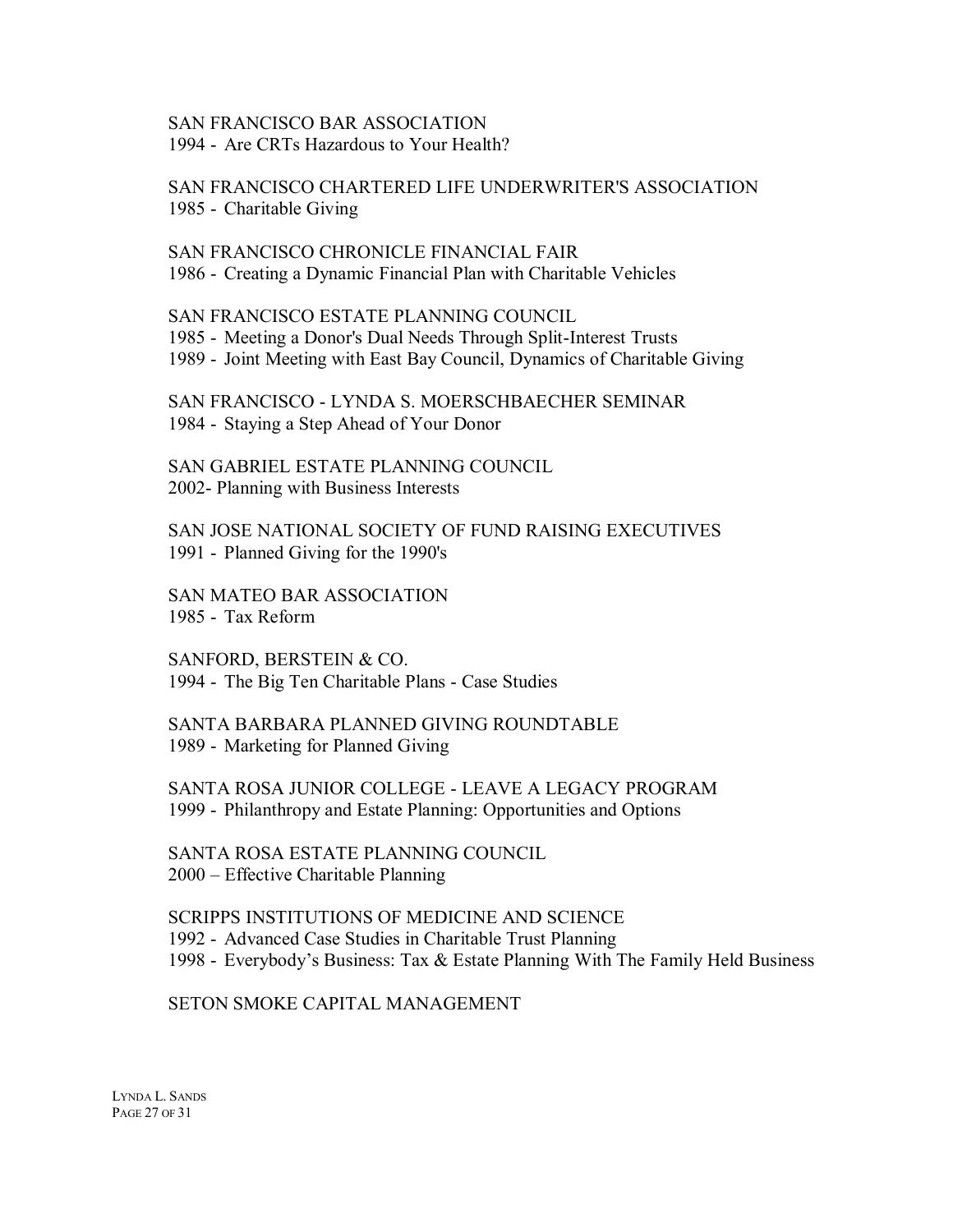1999 - Intergenerational Transfers Of Wealth Using Charitable Giving Techniques To Benefit Your Family

#### SEVENTH DAY ADVENTISTS

- 1985 Seminar for Planned Giving Officer, Pacific Union
- 1985 Seminar for Secretaries to In-House and Outside Counsel for Planned Giving, Pacific Union
- 1985 Seminar for Planned Giving Officers, Southwest Union
- 1987 Seminar for Trust Officers, Tri-Union
- 1987 Seminar for Trust Officers, Mid-America Union
- 1994 Case Studies from Short Guide for Planned Giving Professionals
- 2000 Endowment and Donor Advised Funds
- 2016 Lake Union Trust Seminar Upcoming October 2016

SHARP HOSPITAL

2001 – Seminar for Financial Advisors to Hospital Development

SKY RADIO

2006 – Talk show for American Airlines and US Airways inflight programs on women's wealth

**SOROPTOMISTS** 

2006 – Using Wealth Wisely

SOUTH EAST MICHIGAN PLANNED GIVING COUNCIL 1994 - Are CRTs Hazardous to Your Health?

SOUTHERN CALIFORNIA TAX FORUM 2002- Updates for Lawyers in Charitable Giving

SOUTHERN NEVADA ESTATE PLANNING COUNCIL 2000 - Creative Charitable Giving Strategies

ST. JUDE MEMORIAL FOUNDATION 1999 - Supercharge The Charitable Planning Process

ST LUKE'S HEALTH FOUNDATION 1999 - Supercharge The Charitable Planning Process

ST LOUIS UNIVERSITY 1990 - Tax Strategies in Charitable Giving

#### ST. LUKE'S REGIONAL MEDICAL CENTER FOUNDATION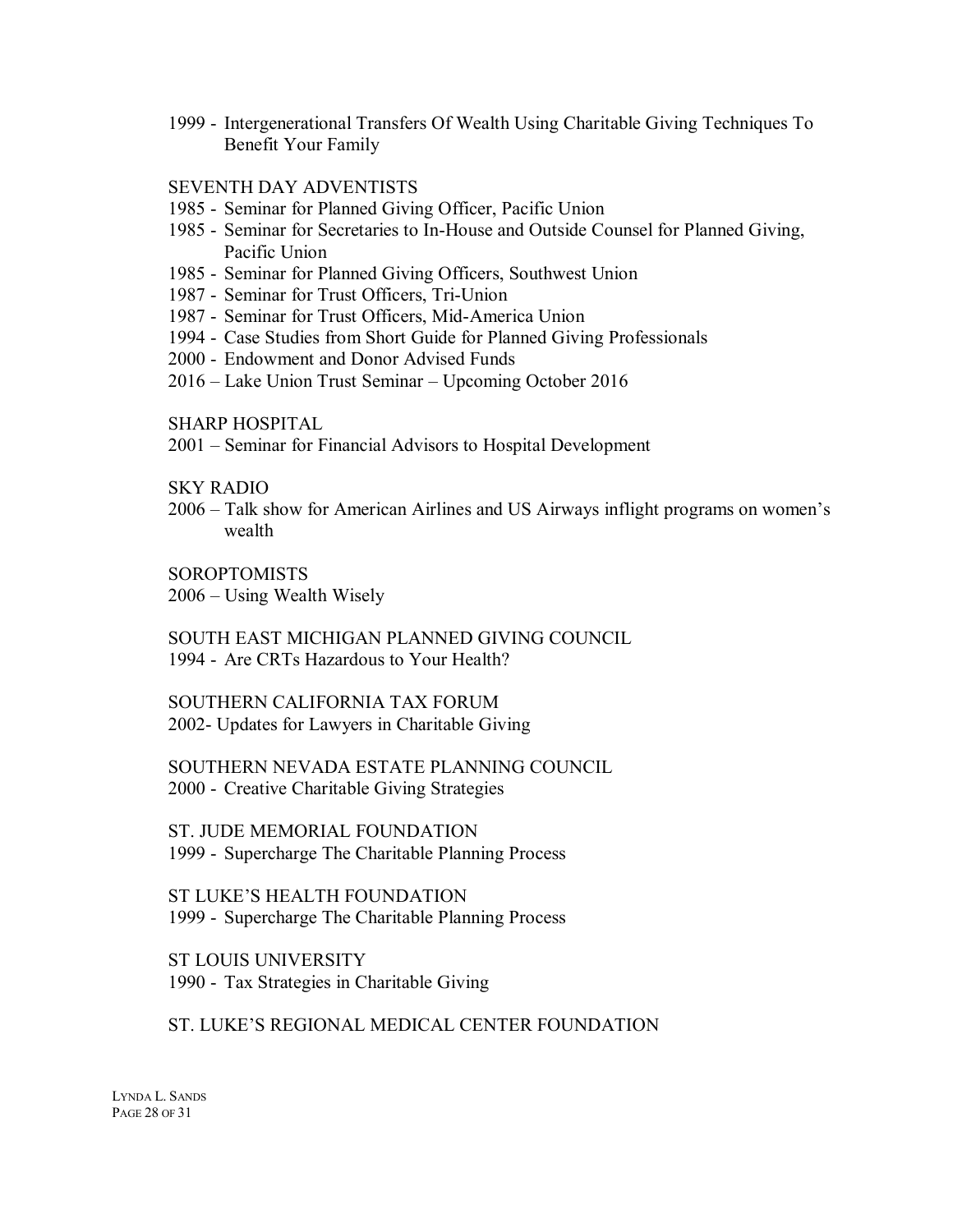1995 - The Big Ten Charitable Plans

ST. VINCENT MEDICAL FOUNDATION 1994 - Are You Dying to Make the Government Rich? Don't! 1994 - Spinning Straw into Gold

STATE BAR OF TEXAS 1994 - Case Studies

STATE STREET BANK CONFERENCE 1991 - The Insurance Commission Licenses: Grants and Annuities Societies

STOCKTON ESTATE PLANNING COUNCIL 1989 - Dynamics of Charitable Planning

SUSQUEHANNA VALLEY PLANNED GIVING COUNCIL 1995 - They're Doing It Across the Nation: Are You Ready for Planned Giving

SUTTER HEALTH SYSTEMS 1990 - Seminar for Professionals

THE TAXATION SECTION OF THE STATE BAR OF CALIFORNIA, THE BAR ASSOCIATION OF SAN FRANCISCO AND THE SAN DIEGO COUNTY BAR ASSOCIATION'S CURRENT UPDATE PRACTICE UNDER THE PROPOSED INTERNAL REVENUE CODE OF 1986 1986 - Family Tax Planning and Practice

THIRD ANNUAL INLAND EMPIRE ESTATE PLANNING CONFERENCES 1982 - Planning for Owners of Closely Held Corporations: Structuring and Restructuring

TULARE-KINGS COUNTIES ESTATE PLANNING COUNCIL 1993 - Tax Tales Wag The Dog

29TH ANNUAL KENTUCKY INSTITUTE ON FEDERAL TAXATION 1986 - The Role of Charitable Giving in Tax and Estate Planning

UBS FINANCIAL SERVICES 2007 – Planning for High Net Worth Clients

UNITED WAY OF AMERICA 1992 - Putting It All Together: Managing the Major Gifts Process

LYNDA L. SANDS PAGE 29 OF 31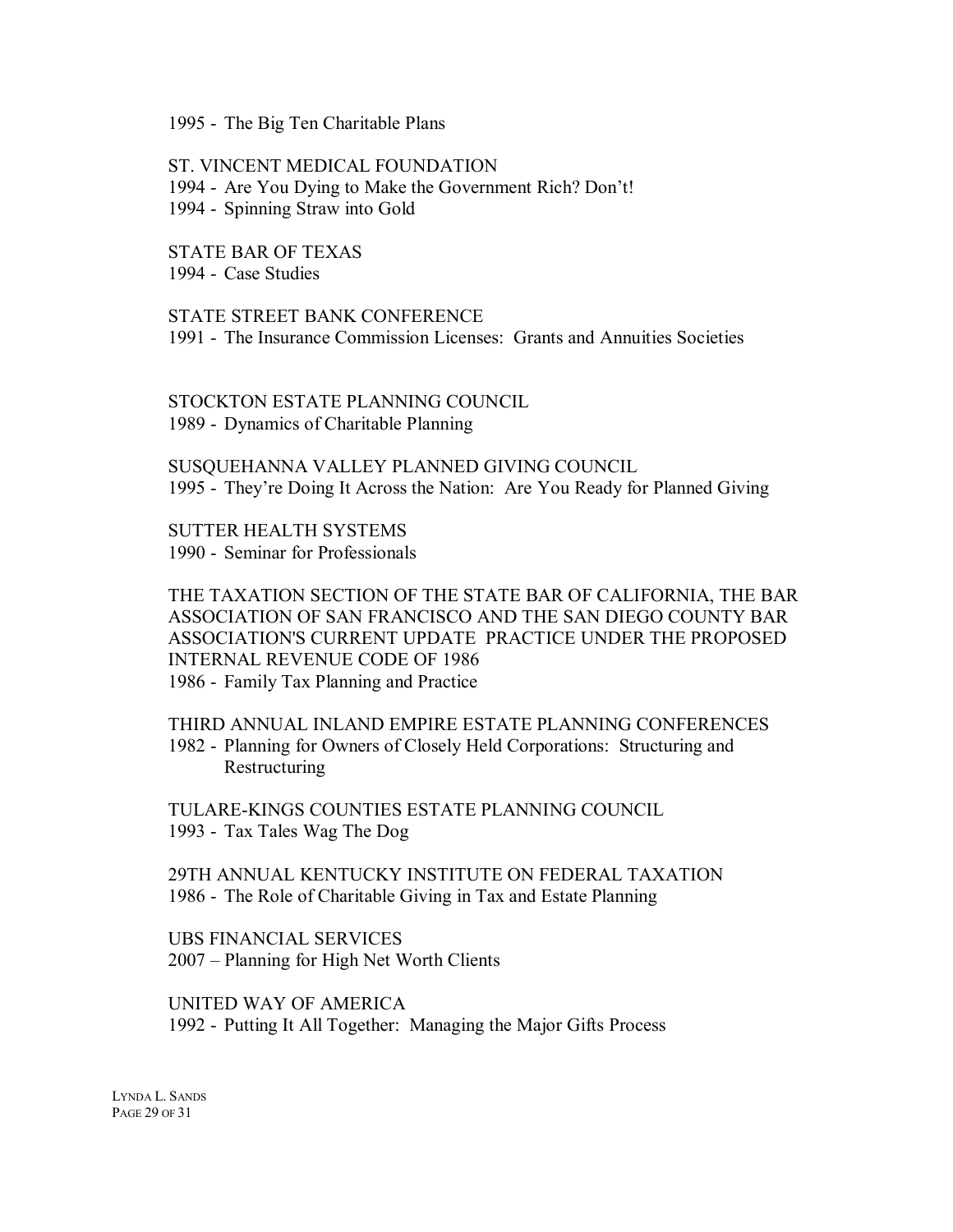UNIVERSITY OF ARIZONA 1994 - Charitable Estate Planning

UNIVERSITY OF ARIZONA 2000 - Cases, Ethics and Updates

UNIVERSITY OF CALIFORNIA, RIVERSIDE 1990 - Charitable Estate Planning

UNIVERSITY OF REDLANDS, 22<sup>nd</sup> Annual Inland Empire Estate Planning Seminar 2001 – Charitable Tools Update

UNIVERSITY OF SOUTHERN CALIFORNIA 1994 - Administrative Issues

UNIVERSITY OF COLORADO 1998 - Staff Training

UNIVERSITY OF UTAH 1990 - Charitable Gift Strategies in the '90s

VISTA REAL ESTATE INVESTORS ASSOCIATION 2015 – Using Trusts To Buy And Sell Notes

WALLA WALLA HOSPITAL 1998 - Charitable Gift Techniques

#### WASHINGTON STATE UNIVERSITY FOUNDATION

- 1987 Charitable Gift and Estate Planning After the Tax Reform Act of 1986
- 1987 Planned Giving Marketing Opportunities in the Wake of the Tax Reform Act of 1986

WEALTH LEGACY RADIO SHOW

2015 – Interviewee on Wealth Planning

#### WESTERN REGION PLANNED GIVING CONFERENCE

- 1995 Are We Heading or Careening Into the Future Keynote
- 2001 The Politics and Practicalities of Gift Acceptance Procedures
- 2004 Custom Policies and Procedures

#### WINDSTAR FOUNDATION

1991 - Wealth Preservation - Strategies for the 90's

LYNDA L. SANDS PAGE 30 OF 31